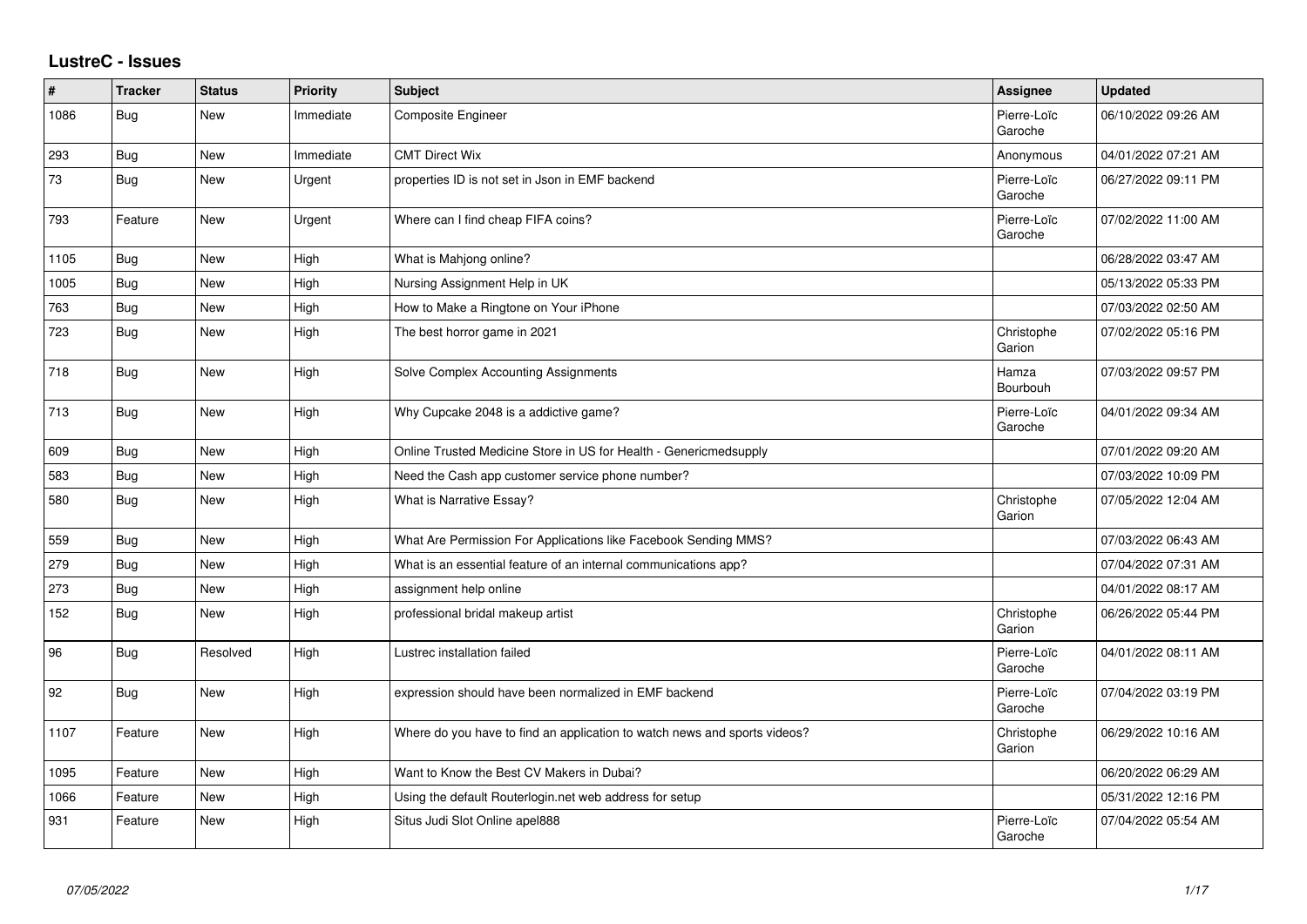| $\vert$ # | <b>Tracker</b> | <b>Status</b> | <b>Priority</b> | <b>Subject</b>                                                                                          | <b>Assignee</b>        | <b>Updated</b>      |
|-----------|----------------|---------------|-----------------|---------------------------------------------------------------------------------------------------------|------------------------|---------------------|
| 803       | Feature        | New           | High            | Ketamine Online Store                                                                                   | Pierre-Loïc<br>Garoche | 07/04/2022 11:31 AM |
| 681       | Feature        | New           | High            | <b>Online Class</b>                                                                                     |                        | 07/04/2022 03:19 AM |
| 578       | Feature        | New           | High            | Derrick Gore                                                                                            | Pierre-Loïc<br>Garoche | 07/04/2022 03:34 AM |
| 493       | Feature        | New           | High            | chainsaw dance                                                                                          |                        | 07/05/2022 12:34 AM |
| 476       | Feature        | <b>New</b>    | High            | <b>American Airlines Reservations</b>                                                                   |                        | 07/04/2022 09:51 AM |
| 216       | Feature        | <b>New</b>    | High            | Barry Keoghan                                                                                           | Pierre-Loïc<br>Garoche | 07/03/2022 11:43 PM |
| 1143      | <b>Bug</b>     | <b>New</b>    | Normal          | Soap2day                                                                                                |                        | 07/04/2022 11:04 AM |
| 1137      | Bug            | New           | Normal          | Professional report                                                                                     |                        | 07/01/2022 05:19 PM |
| 1136      | Bug            | <b>New</b>    | Normal          | Can I Talk To A Live Person At Facebook? Clarify Concerns Effectively                                   |                        | 07/01/2022 08:10 AM |
| 1135      | Bug            | <b>New</b>    | Normal          | How to word games - 5 letter words                                                                      |                        | 07/01/2022 05:52 AM |
| 1134      | Bug            | New           | Normal          | Is WhatsApp Aero Worth Downloading?                                                                     |                        | 07/01/2022 04:03 AM |
| 1133      | Bug            | <b>New</b>    | Normal          | Flagle, what is it?                                                                                     |                        | 06/30/2022 10:37 AM |
| 1132      | Bug            | New           | Normal          | Registration process on Huobi                                                                           |                        | 06/30/2022 05:10 AM |
| 1131      | <b>Bug</b>     | <b>New</b>    | Normal          | Calculatrice Forex pour calculer les paramètres de la copie des transactions                            |                        | 06/29/2022 07:24 PM |
| 1129      | <b>Bug</b>     | New           | Normal          | how to enable direct deposit on cash app?                                                               |                        | 06/28/2022 10:44 AM |
| 1128      | Bug            | New           | Normal          | cvjvfbdi                                                                                                | Hamza<br>Bourbouh      | 06/27/2022 01:52 PM |
| 1127      | Bug            | New           | Normal          | Is there any support to find Google Feud answers?                                                       |                        | 06/27/2022 04:27 AM |
| 1126      | Bug            | New           | Normal          | 1PLSD                                                                                                   |                        | 06/25/2022 09:36 AM |
| 1125      | Bug            | <b>New</b>    | Normal          | What is Wordscapes?                                                                                     |                        | 06/24/2022 09:05 AM |
| 1124      | Bug            | New           | Normal          | Cookie clicker unblocked                                                                                |                        | 06/24/2022 05:14 AM |
| 1123      | <b>Bug</b>     | <b>New</b>    | Normal          | Where To Watch FIFA World Cup 2022                                                                      |                        | 06/24/2022 03:51 AM |
| 1122      | Bug            | <b>New</b>    | Normal          | Count the number of words on the Microsoft Word application in the phone                                |                        | 06/23/2022 04:19 AM |
| 1121      | <b>Bug</b>     | New           | Normal          | LustreC do not run                                                                                      |                        | 06/22/2022 08:43 AM |
| 1120      | Bug            | <b>New</b>    | Normal          | Summary of 5 best coloring apps on phones                                                               |                        | 06/26/2022 11:32 AM |
| 1119      | <b>Bug</b>     | New           | Normal          | Klondike Solitaire                                                                                      |                        | 06/27/2022 03:00 PM |
| 1118      | <b>Bug</b>     | New           | Normal          | Gameplay Minecraft                                                                                      |                        | 06/27/2022 10:33 AM |
| 1117      | Bug            | New           | Normal          | Equal Words - Word search game for PC and Windows Phone                                                 |                        | 06/29/2022 04:58 AM |
| 1116      | Bug            | New           | Normal          | ipTV smarts pro                                                                                         |                        | 06/29/2022 09:27 AM |
| 1115      | <b>Bug</b>     | New           | Normal          | How to access your saved favorite Tiktok                                                                |                        | 06/28/2022 03:59 PM |
| 1114      | Bug            | New           | Normal          | To control the car, all you must do is click to go left or right and release the button to go straight. |                        | 06/29/2022 09:05 AM |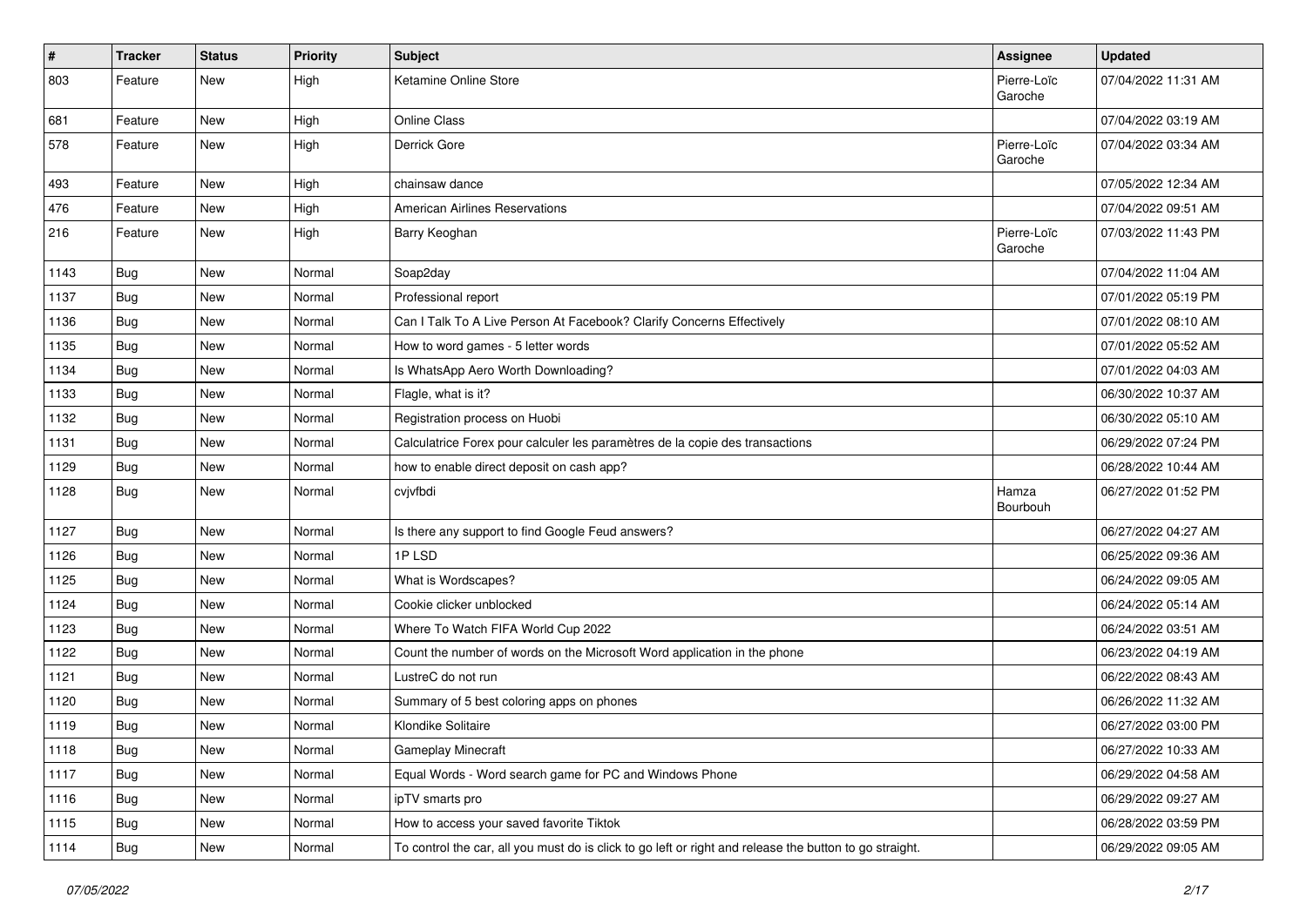| $\pmb{\#}$ | <b>Tracker</b> | <b>Status</b> | <b>Priority</b> | Subject                                                                                                                                                  | <b>Assignee</b>        | <b>Updated</b>      |
|------------|----------------|---------------|-----------------|----------------------------------------------------------------------------------------------------------------------------------------------------------|------------------------|---------------------|
| 1113       | Bug            | New           | Normal          | Press the button to control your car                                                                                                                     |                        | 06/20/2022 12:09 PM |
| 1112       | Bug            | <b>New</b>    | Normal          | What Cash App Policy Says If Random Person Sent Me Money On Cash App?                                                                                    |                        | 06/27/2022 02:39 AM |
| 1111       | Bug            | New           | Normal          | LOLBeans is a fun battle royale game where you race with other players while avoiding obstacles. Reach<br>the end of the course in competitive gameplay! |                        | 07/04/2022 12:23 PM |
| 1110       | Bug            | New           | Normal          | Six Guns Mod Apk Answers Your Questions                                                                                                                  | Pierre-Loïc<br>Garoche | 06/28/2022 06:26 PM |
| 1108       | Bug            | New           | Normal          | Six Guns Mod Apk Answers Your Questions                                                                                                                  |                        | 06/26/2022 06:26 PM |
| 1106       | Bug            | <b>New</b>    | Normal          | How Do I Get Cash App ++ Without Confronting Any Technical Glitches?                                                                                     |                        | 06/25/2022 09:53 PM |
| 1104       | Bug            | New           | Normal          | Idle game fix bug                                                                                                                                        |                        | 06/26/2022 06:52 PM |
| 1103       | Bug            | New           | Normal          | Idle game fix bug                                                                                                                                        |                        | 06/25/2022 09:08 PM |
| 1102       | Bug            | New           | Normal          | Charlottesville Travel Guide?                                                                                                                            |                        | 07/04/2022 12:20 PM |
| 1101       | Bug            | New           | Normal          | How to Delete Cash App History at once?                                                                                                                  |                        | 06/27/2022 01:33 PM |
| 1098       | Bug            | New           | Normal          | Life of a Fisherman                                                                                                                                      |                        | 07/03/2022 10:56 PM |
| 1097       | Bug            | New           | Normal          | Race and experience new life.                                                                                                                            |                        | 06/26/2022 04:22 PM |
| 1096       | Bug            | New           | Normal          | Race and experience new life.                                                                                                                            |                        | 06/26/2022 06:07 PM |
| 1094       | Bug            | New           | Normal          | What time does direct deposit hit Cash App?                                                                                                              |                        | 06/14/2022 03:27 PM |
| 1093       | Bug            | New           | Normal          | Uniswap Exchange                                                                                                                                         | Christophe<br>Garion   | 06/14/2022 11:55 AM |
| 1092       | Bug            | New           | Normal          | Ellison Estate Vineyard                                                                                                                                  |                        | 06/20/2022 12:03 PM |
| 1091       | Bug            | New           | Normal          | Find family fun indoors and outdoors in the Jungfrau Region                                                                                              |                        | 06/14/2022 09:33 AM |
| 1090       | Bug            | New           | Normal          | Pay Someone To Do My Assignment                                                                                                                          |                        | 06/11/2022 03:15 PM |
| 1089       | Bug            | New           | Normal          | Pay Someone To Do My Assignment                                                                                                                          |                        | 06/15/2022 04:44 AM |
| 1088       | Bug            | <b>New</b>    | Normal          | Health And Fitness Tips 2022                                                                                                                             | Pierre-Loïc<br>Garoche | 06/20/2022 06:42 AM |
| 1087       | Bug            | <b>New</b>    | Normal          | How do new writers start out?                                                                                                                            |                        | 06/29/2022 10:43 AM |
| 1084       | Bug            | New           | Normal          | <b>Trippie Redd</b>                                                                                                                                      |                        | 06/11/2022 09:05 AM |
| 1083       | Bug            | New           | Normal          | coin base review                                                                                                                                         |                        | 06/11/2022 09:13 AM |
| 1082       | Bug            | New           | Normal          | Reset chime bank password without phone number                                                                                                           |                        | 06/15/2022 11:56 AM |
| 1080       | <b>Bug</b>     | New           | Normal          | How to use Math Wallet   Nexo wallet   CoinTiger Exchange                                                                                                |                        | 06/15/2022 11:56 AM |
| 1079       | <b>Bug</b>     | New           | Normal          | How to get cheap psychology assignment?                                                                                                                  |                        | 06/15/2022 06:00 AM |
| 1078       | Bug            | New           | Normal          | What Bank Is Cash App On Plaid? Find Clarity And Assistance                                                                                              |                        | 06/15/2022 11:56 AM |
| 1077       | Bug            | New           | Normal          | Les excellentes façons d'utiliser ces images                                                                                                             |                        | 07/04/2022 07:18 PM |
| 1076       | <b>Bug</b>     | New           | Normal          | DedicatedHosting4u                                                                                                                                       |                        | 06/11/2022 09:15 AM |
| 1074       | <b>Bug</b>     | New           | Normal          | Dissertation writing help at economical rates!                                                                                                           | Christophe<br>Garion   | 06/06/2022 04:48 PM |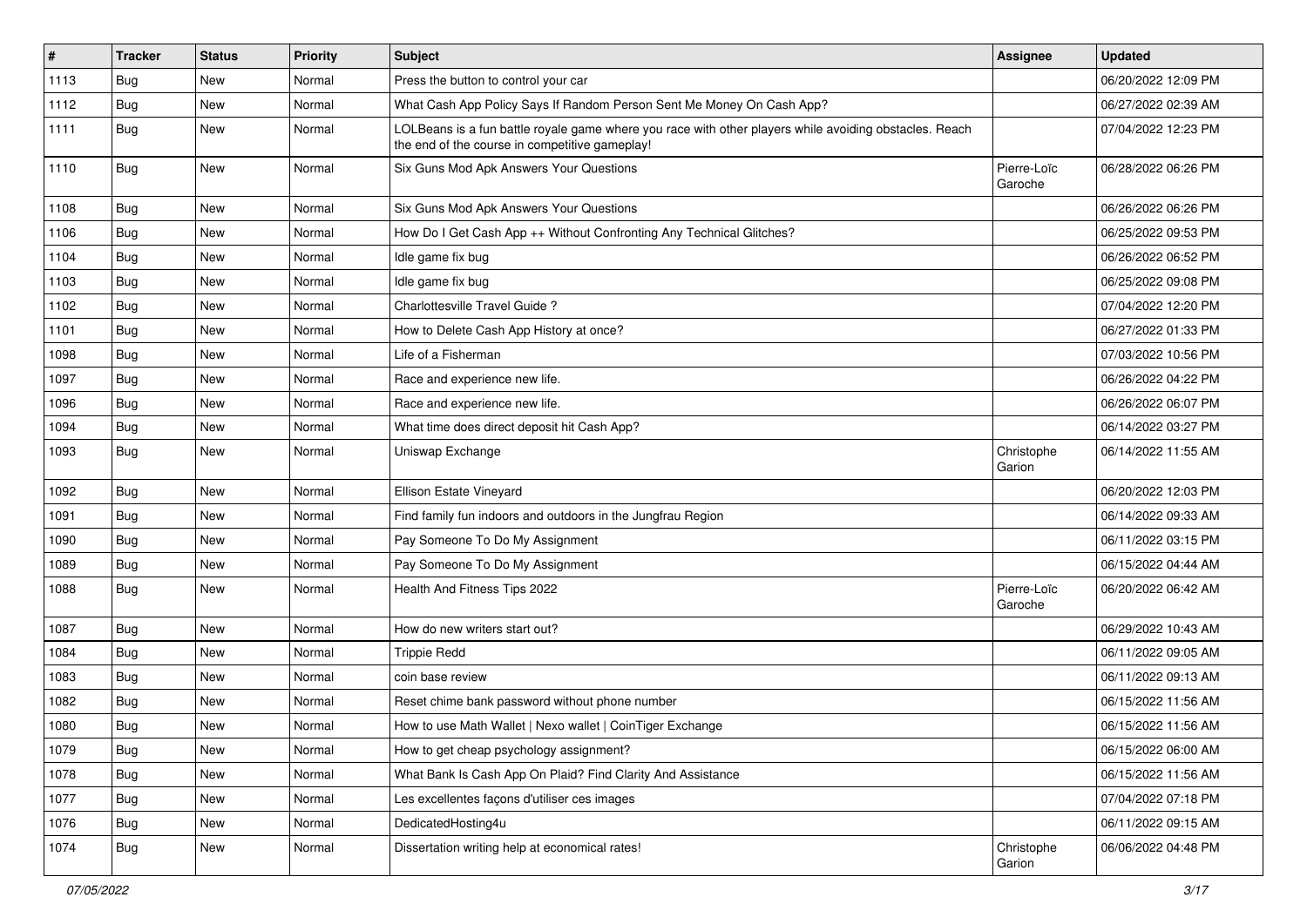| $\sharp$ | <b>Tracker</b> | <b>Status</b> | <b>Priority</b> | <b>Subject</b>                                                           | Assignee               | <b>Updated</b>      |
|----------|----------------|---------------|-----------------|--------------------------------------------------------------------------|------------------------|---------------------|
| 1073     | Bug            | New           | Normal          | Cricut Design Space                                                      |                        | 07/01/2022 06:20 AM |
| 1072     | Bug            | New           | Normal          | ij.start canon                                                           |                        | 06/21/2022 06:56 PM |
| 1071     | Bug            | New           | Normal          | Cinema HD Review - Cinemahdv2.net                                        |                        | 06/21/2022 06:54 PM |
| 1069     | Bug            | New           | Normal          | how to get cash app support phone number 24*7 available                  |                        | 06/29/2022 05:37 PM |
| 1068     | <b>Bug</b>     | New           | Normal          | 123.hp.com/laserjet                                                      |                        | 05/31/2022 12:22 PM |
| 1067     | Bug            | New           | Normal          | Cricut.com/setup                                                         |                        | 05/31/2022 12:19 PM |
| 1065     | Bug            | <b>New</b>    | Normal          | The top foreign language training game in 2022                           |                        | 06/07/2022 04:05 AM |
| 1064     | Bug            | New           | Normal          | How to delete Cash App history?                                          | Pierre-Loïc<br>Garoche | 06/11/2022 10:29 AM |
| 1063     | <b>Bug</b>     | New           | Normal          | 123.hp.com/laserjet                                                      |                        | 05/28/2022 12:27 PM |
| 1062     | Bug            | New           | Normal          | Cricut.com/setup                                                         |                        | 05/28/2022 12:26 PM |
| 1061     | Bug            | <b>New</b>    | Normal          | Cricut.com/setup                                                         |                        | 05/28/2022 12:24 PM |
| 1060     | <b>Bug</b>     | New           | Normal          | How to Use Panda Helper to Speed Up Your iOS                             |                        | 05/28/2022 09:12 AM |
| 1059     | Bug            | New           | Normal          | 123.hp.com/laserjet                                                      |                        | 05/28/2022 08:29 AM |
| 1058     | Bug            | <b>New</b>    | Normal          | Cricut.com/setup                                                         |                        | 05/28/2022 08:28 AM |
| 1057     | Bug            | New           | Normal          | <b>CCPlay Education Edition APK</b>                                      |                        | 06/07/2022 04:07 AM |
| 1055     | Bug            | New           | Normal          | seo apk                                                                  | Pierre-Loïc<br>Garoche | 05/27/2022 06:23 AM |
| 1054     | Bug            | New           | Normal          | Apkmodule                                                                | Pierre-Loïc<br>Garoche | 05/26/2022 03:37 PM |
| 1053     | Bug            | New           | Normal          | Game Geometry Dash                                                       |                        | 05/26/2022 11:30 AM |
| 1052     | Bug            | New           | Normal          | Build Now GG is a new battle royale game.                                |                        | 05/26/2022 04:24 AM |
| 1051     | Bug            | <b>New</b>    | Normal          | Dental Supplies USA                                                      |                        | 06/11/2022 09:20 PM |
| 1048     | Bug            | New           | Normal          | So zeigen Sie ein Instagram-Profilbild an und vergrößern es              |                        | 05/25/2022 06:56 AM |
| 1047     | Bug            | New           | Normal          | Opensea                                                                  | Corentin<br>Lauverjat  | 05/24/2022 02:32 PM |
| 1046     | Bug            | New           | Normal          | 123.hp.com/laserjet                                                      |                        | 05/24/2022 10:46 AM |
| 1045     | Bug            | <b>New</b>    | Normal          | Cricut.com/setup                                                         |                        | 05/24/2022 10:45 AM |
| 1044     | Bug            | New           | Normal          | Can I Disapprove If Random Person Sent Me Money On Cash App?             |                        | 05/26/2022 03:51 PM |
| 1043     | <b>Bug</b>     | New           | Normal          | What Is The Right Way To Troubleshoot Cash App Transfer Failed Problems? |                        | 05/25/2022 01:16 PM |
| 1042     | <b>Bug</b>     | New           | Normal          | How to set up direct deposit on cash app?                                |                        | 05/25/2022 01:17 PM |
| 1041     | <b>Bug</b>     | New           | Normal          | Count words in Word on the computer                                      |                        | 05/27/2022 02:16 PM |
| 1040     | <b>Bug</b>     | New           | Normal          | thabet                                                                   |                        | 05/19/2022 08:05 PM |
| 1039     | Bug            | New           | Normal          | How to Get Tickmill Bonuses for Free                                     |                        | 05/26/2022 05:43 PM |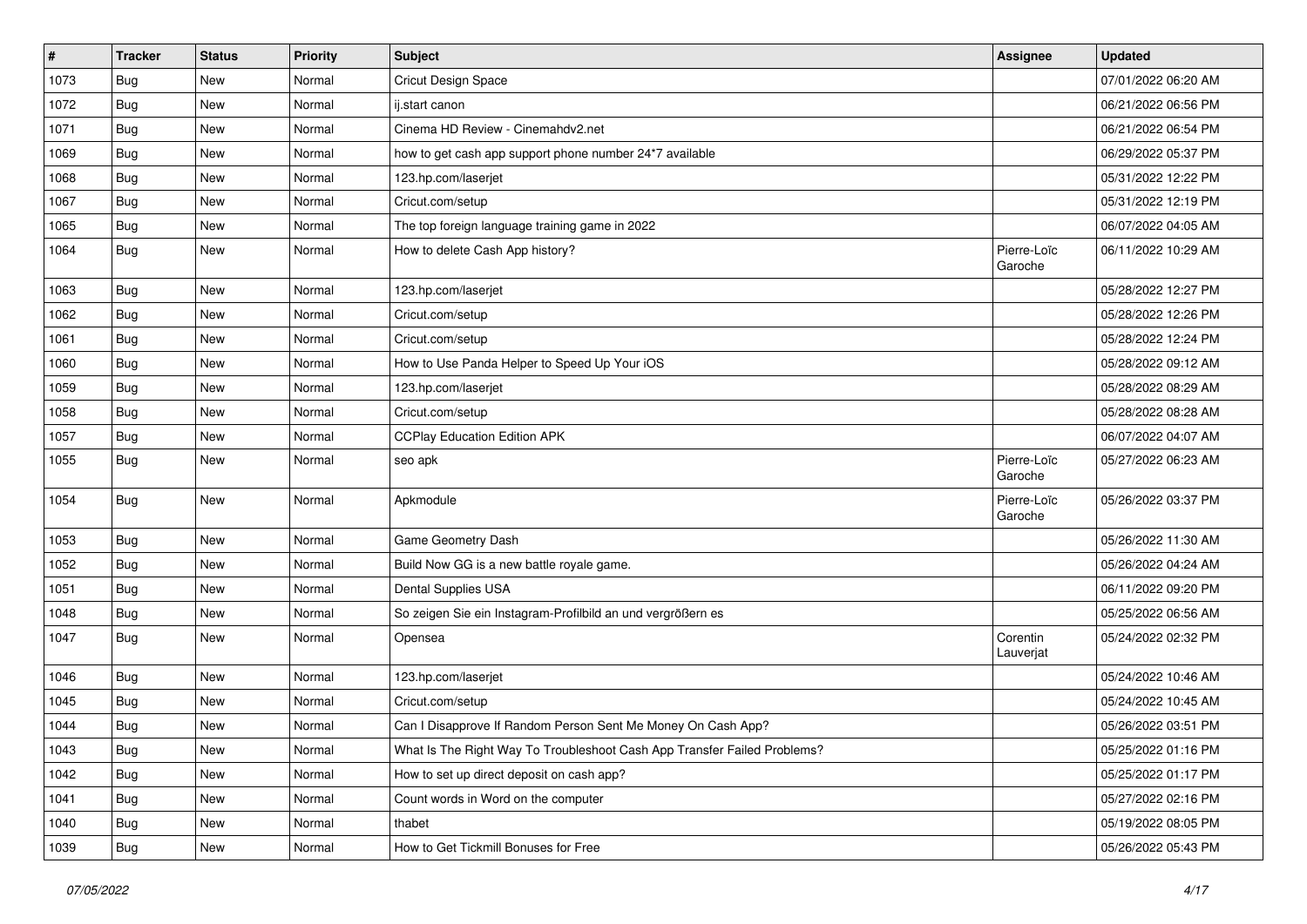| #    | <b>Tracker</b> | <b>Status</b> | <b>Priority</b> | <b>Subject</b>                                                               | <b>Assignee</b>        | <b>Updated</b>      |
|------|----------------|---------------|-----------------|------------------------------------------------------------------------------|------------------------|---------------------|
| 1038 | <b>Bug</b>     | New           | Normal          | How to Fix Canon Printer Offline ISsue                                       | Pierre-Loïc<br>Garoche | 05/27/2022 05:25 AM |
| 1036 | Bug            | New           | Normal          | <b>VPS Material</b>                                                          |                        | 05/18/2022 09:34 PM |
| 1035 | Bug            | New           | Normal          | how to relieve spam score                                                    | Pierre-Loïc<br>Garoche | 05/18/2022 11:39 AM |
| 1034 | <b>Bug</b>     | New           | Normal          | Download Teaching Feeling For Android                                        |                        | 05/20/2022 09:25 AM |
| 1033 | Bug            | <b>New</b>    | Normal          | The best slope 2 online games to play right now                              |                        | 05/17/2022 10:55 AM |
| 1032 | Bug            | New           | Normal          | How To Play The Wordle Game                                                  |                        | 05/17/2022 10:37 AM |
| 1031 | <b>Bug</b>     | <b>New</b>    | Normal          | <b>IAFT Traders Union</b>                                                    |                        | 05/16/2022 03:14 PM |
| 1030 | Bug            | New           | Normal          | <b>IAFT Traders Union</b>                                                    |                        | 05/16/2022 03:13 PM |
| 1029 | <b>Bug</b>     | New           | Normal          | 5 Reasons Why People Love Coloring Pages?                                    |                        | 05/16/2022 11:53 AM |
| 1028 | Bug            | <b>New</b>    | Normal          | The Best Free Online Game to Play with Friends                               |                        | 05/16/2022 05:00 AM |
| 1027 | Bug            | New           | Normal          | Word hurdle: Viral and Fun Online Game                                       |                        | 06/25/2022 06:13 PM |
| 1026 | <b>Bug</b>     | New           | Normal          | New Puzzle Game for All Age - Dordle                                         |                        | 06/25/2022 06:17 PM |
| 1025 | Bug            | <b>New</b>    | Normal          | how to change the logo in wordpress                                          |                        | 06/25/2022 06:20 PM |
| 1024 | <b>Bug</b>     | New           | Normal          | How to choose the right broker                                               |                        | 06/25/2022 06:23 PM |
| 1023 | Bug            | New           | Normal          | Questions That Are Typically Asked About Trap The Cat                        |                        | 05/14/2022 03:51 AM |
| 1022 | Bug            | New           | Normal          | 123.hp.com/laserjet                                                          |                        | 05/13/2022 01:25 PM |
| 1021 | Bug            | New           | Normal          | Cricut.com/setup                                                             |                        | 05/26/2022 12:21 AM |
| 1020 | <b>Bug</b>     | <b>New</b>    | Normal          | Cricut.com/setup                                                             |                        | 05/13/2022 11:14 AM |
| 1019 | <b>Bug</b>     | New           | Normal          | Cricut.com/setup                                                             |                        | 05/13/2022 11:13 AM |
| 1018 | <b>Bug</b>     | New           | Normal          | So erhalten Sie ein kostenloses Hörbuch                                      |                        | 07/04/2022 03:37 AM |
| 1016 | Bug            | <b>New</b>    | Normal          | Klondike Solitaire                                                           |                        | 05/12/2022 09:03 AM |
| 1015 | Bug            | New           | Normal          | Is it possible to send books for free?                                       |                        | 05/11/2022 04:05 PM |
| 1014 | Bug            | <b>New</b>    | Normal          | how to get chime routing and account number ? chime routing number florida   |                        | 05/11/2022 12:42 PM |
| 1013 | <b>Bug</b>     | New           | Normal          | ij.start canon                                                               |                        | 05/11/2022 11:31 AM |
| 1012 | <b>Bug</b>     | <b>New</b>    | Normal          | Cricut.com/setup                                                             |                        | 05/11/2022 11:30 AM |
| 1011 | <b>Bug</b>     | <b>New</b>    | Normal          | Summary of 10 best coloring apps on phones                                   |                        | 05/11/2022 10:58 AM |
| 1010 | Bug            | New           | Normal          | what are the requirements to borrow money from cash app? cash app borrow app | Pierre-Loïc<br>Garoche | 05/11/2022 09:29 AM |
| 1009 | Bug            | New           | Normal          | How to change routing number on Cash App?                                    |                        | 05/11/2022 07:13 AM |
| 1008 | Bug            | New           | Normal          | Who was the first black woman to anchor a newscast?                          |                        | 05/10/2022 03:13 PM |
| 1007 | Bug            | New           | Normal          | "ij.start canon                                                              |                        | 05/18/2022 10:40 AM |
| 1006 | <b>Bug</b>     | New           | Normal          | Cricut.com/setup                                                             |                        | 05/10/2022 01:22 PM |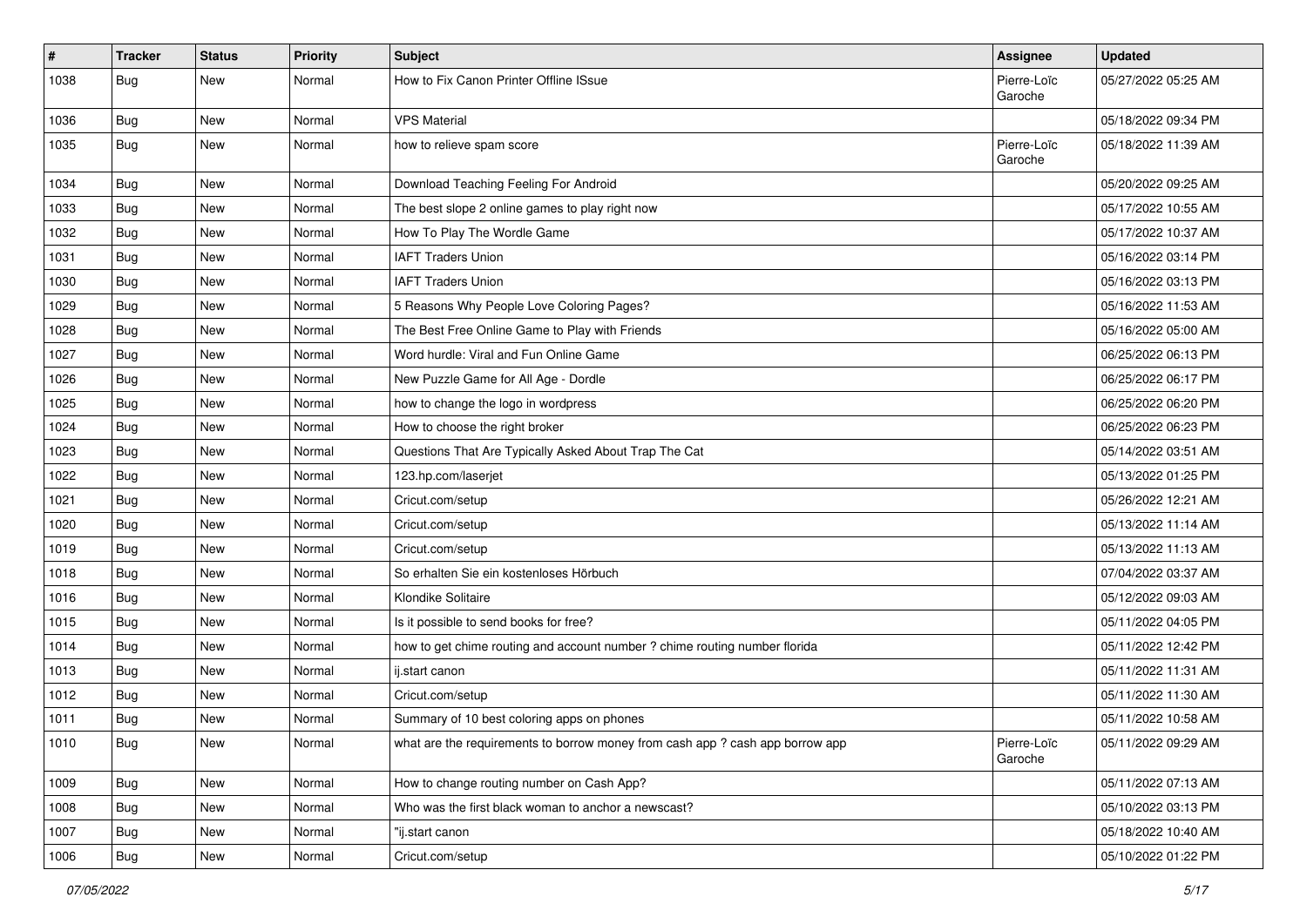| $\vert$ # | <b>Tracker</b> | <b>Status</b> | <b>Priority</b> | <b>Subject</b>                                                    | Assignee               | <b>Updated</b>      |
|-----------|----------------|---------------|-----------------|-------------------------------------------------------------------|------------------------|---------------------|
| 1004      | <b>Bug</b>     | New           | Normal          | you get to pinch and drag a man with a very flexible face         |                        | 05/10/2022 10:59 AM |
| 1003      | <b>Bug</b>     | <b>New</b>    | Normal          | Drift F1 is a drifting car game inspired by F1's tracks.          | Pierre-Loïc<br>Garoche | 05/10/2022 10:52 AM |
| 1002      | Bug            | <b>New</b>    | Normal          | <b>Chemistry Assignment Help</b>                                  |                        | 06/04/2022 09:58 AM |
| 1001      | Bug            | <b>New</b>    | Normal          | Venmo Keep Saying Error?                                          |                        | 06/27/2022 02:20 AM |
| 1000      | <b>Bug</b>     | New           | Normal          | Super easy way to zoom photos and upload to Instagram             | Christophe<br>Garion   | 06/28/2022 06:14 PM |
| 999       | Bug            | New           | Normal          | Is there a way to find Google Feud answers?                       |                        | 06/28/2022 01:27 AM |
| 998       | <b>Bug</b>     | New           | Normal          | Is It Hard to Solve Wordle An                                     |                        | 06/27/2022 12:24 AM |
| 997       | Bug            | <b>New</b>    | Normal          | 123.hp.com/laserjet                                               |                        | 06/28/2022 09:48 AM |
| 996       | <b>Bug</b>     | New           | Normal          | Cricut.com/setup                                                  |                        | 06/27/2022 07:12 AM |
| 993       | Bug            | <b>New</b>    | Normal          | IO Games Free Online                                              |                        | 06/26/2022 09:41 AM |
| 992       | Bug            | New           | Normal          | So vergrößern Sie Ihr Instagram-Profilbild                        |                        | 06/26/2022 11:29 PM |
| 991       | <b>Bug</b>     | New           | Normal          | <b>MDMA MOLLY</b>                                                 |                        | 05/03/2022 12:03 AM |
| 990       | Bug            | <b>New</b>    | Normal          | Mushrooms                                                         |                        | 06/26/2022 05:41 AM |
| 989       | Bug            | New           | Normal          | Barewoods Wax Cigar                                               |                        | 07/04/2022 07:09 AM |
| 988       | Bug            | <b>New</b>    | Normal          | <b>Medicinal Mushrooms</b>                                        |                        | 06/27/2022 09:33 AM |
| 987       | Bug            | <b>New</b>    | Normal          | <b>Medicinal Mushrooms</b>                                        |                        | 06/27/2022 07:13 PM |
| 986       | <b>Bug</b>     | New           | Normal          | dbhdsvbhdf                                                        | Christophe<br>Garion   | 06/27/2022 04:12 PM |
| 985       | Bug            | New           | Normal          | Find out the vitality of Facebook Phone Number:                   |                        | 06/27/2022 05:39 AM |
| 984       | Bug            | New           | Normal          | How to disable, permanently delete Twitter account on phone, PC   |                        | 07/04/2022 07:11 AM |
| 983       | Bug            | <b>New</b>    | Normal          | Finding issue in tekken 3 game?                                   |                        | 06/28/2022 03:26 AM |
| 982       | <b>Bug</b>     | New           | Normal          | Five sites that let you download free scenarios for your iPhone   |                        | 05/07/2022 09:34 PM |
| 981       | <b>Bug</b>     | <b>New</b>    | Normal          | VidMate Mod APK                                                   |                        | 06/28/2022 11:24 AM |
| 980       | Bug            | New           | Normal          | Free Gas Cards for the Unemployed                                 |                        | 06/28/2022 02:54 PM |
| 979       | Bug            | New           | Normal          | Free Gas Cards for the Unemployed                                 |                        | 06/25/2022 09:02 PM |
| 978       | <b>Bug</b>     | <b>New</b>    | Normal          | Delamore Lodge is a place to stay.                                |                        | 06/27/2022 04:57 AM |
| 977       | Bug            | New           | Normal          | Fans of the Old Country will like this book.                      |                        | 07/04/2022 06:54 AM |
| 976       | <b>Bug</b>     | New           | Normal          | How to delete the cash app account history right now?             | Hamza<br>Bourbouh      | 06/28/2022 11:22 AM |
| 975       | Bug            | New           | Normal          | Payback 2 Mod APK                                                 |                        | 05/05/2022 10:56 AM |
| 974       | Bug            | New           | Normal          | Watch NCAA Football Live Streaming Free                           |                        | 06/26/2022 05:33 PM |
| 972       | Bug            | New           | Normal          | How To Borrow Money From The Cash App? Get To Know About The Same |                        | 04/25/2022 07:30 AM |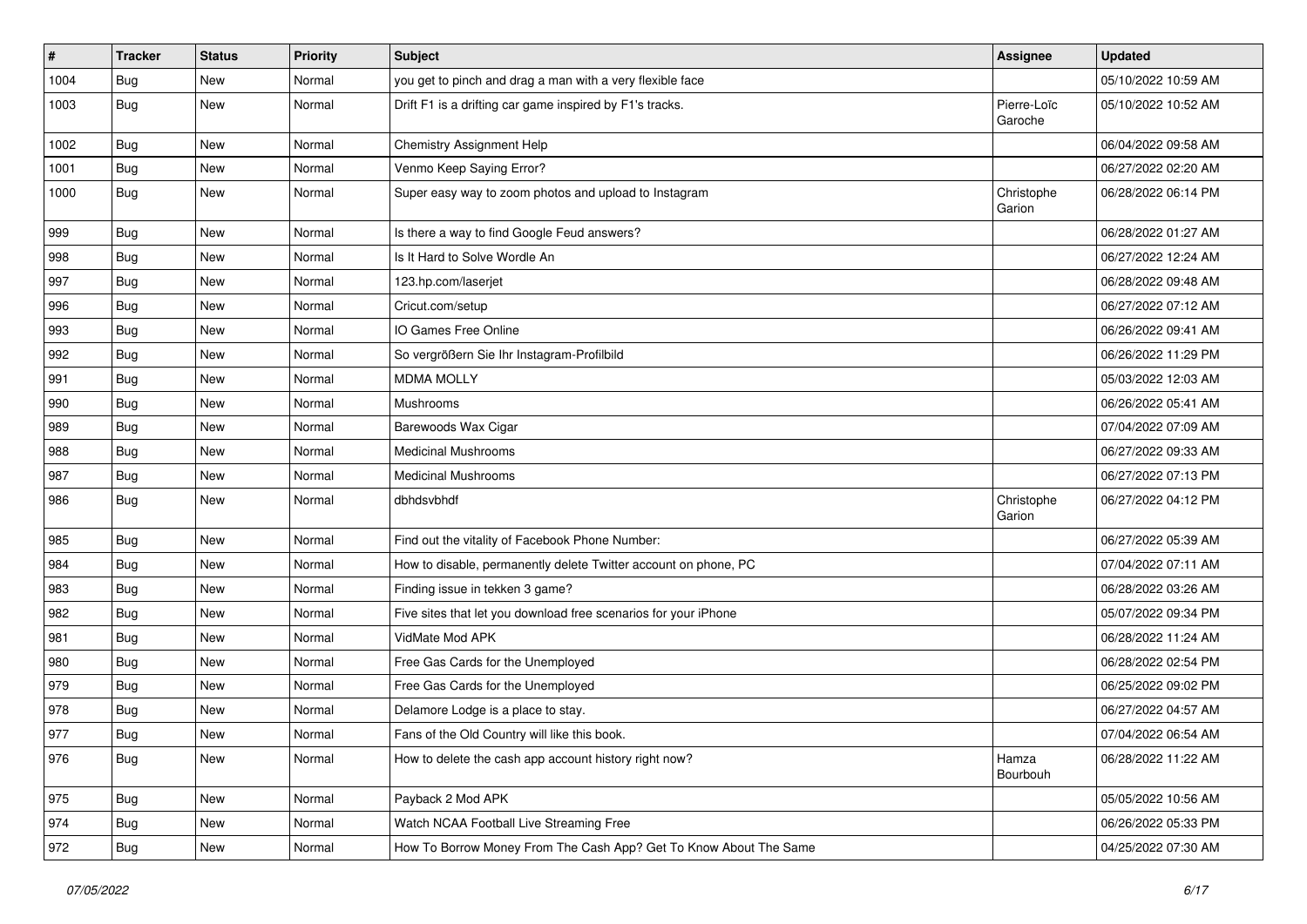| $\vert$ # | <b>Tracker</b> | <b>Status</b> | <b>Priority</b> | <b>Subject</b>                                                                         | Assignee               | <b>Updated</b>      |
|-----------|----------------|---------------|-----------------|----------------------------------------------------------------------------------------|------------------------|---------------------|
| 971       | <b>Bug</b>     | New           | Normal          | How Do I Check Balance On Cash App Card With Optimum Ease?                             |                        | 06/27/2022 08:16 PM |
| 970       | <b>Bug</b>     | New           | Normal          | The Amount Of Time Does Cash App Direct Deposit Time Take?                             |                        | 06/26/2022 07:32 PM |
| 969       | Bug            | New           | Normal          | Watch NCAA Football Live Match Free                                                    |                        | 06/28/2022 01:31 PM |
| 966       | <b>Bug</b>     | New           | Normal          | How to Download the Filmes                                                             |                        | 06/27/2022 03:25 AM |
| 965       | Bug            | <b>New</b>    | Normal          | Go with cash app customer service to know where I can load my cash app card            |                        | 06/28/2022 04:30 AM |
| 964       | <b>Bug</b>     | New           | Normal          | Can I Fix Cash App Transfer Failed Issues By Adding Sufficient Funds?                  |                        | 07/03/2022 11:10 PM |
| 962       | Bug            | New           | Normal          | Kostenlose Hörbücher                                                                   |                        | 06/26/2022 10:45 PM |
| 961       | <b>Bug</b>     | New           | Normal          | TeaTv is an Android                                                                    |                        | 07/05/2022 12:43 AM |
| 959       | <b>Bug</b>     | New           | Normal          | Get connected with cash app team-How to get money off cash app at walmart without card |                        | 06/27/2022 08:52 AM |
| 958       | Bug            | New           | Normal          | Avail Cash app support service to know Sutton bank cash app number                     |                        | 07/04/2022 11:36 AM |
| 957       | <b>Bug</b>     | New           | Normal          | From Where I Can Get Cheap Writing Services?                                           |                        | 04/20/2022 05:06 AM |
| 956       | Bug            | New           | Normal          | FNF Free Mods Online                                                                   |                        | 06/25/2022 09:59 PM |
| 955       | Bug            | New           | Normal          | How Long Does Verification Take On Cash App If You Apply For The Verification?         | Christophe<br>Garion   | 06/25/2022 10:50 PM |
| 954       | Bug            | New           | Normal          | AZ Screen Recorder Mod                                                                 |                        | 07/04/2022 10:08 PM |
| 953       | <b>Bug</b>     | New           | Normal          | Manga Dogs - Read Your Favorite Comics on Your Smartphone                              |                        | 06/27/2022 03:53 PM |
| 952       | Bug            | New           | Normal          | Canon IJ Network Tool                                                                  |                        | 06/26/2022 10:35 AM |
| 951       | Bug            | <b>New</b>    | Normal          | Canon.com/ijsetup                                                                      |                        | 06/27/2022 07:56 PM |
| 950       | Bug            | New           | Normal          | ij.start canon                                                                         |                        | 07/04/2022 04:29 PM |
| 949       | Bug            | New           | Normal          | <b>Educational Games</b>                                                               |                        | 06/15/2022 09:11 PM |
| 948       | Bug            | New           | Normal          | Canon IJ Network Tool                                                                  |                        | 06/27/2022 09:30 PM |
| 947       | Bug            | <b>New</b>    | Normal          | is Disney Now and Disney Plus different?                                               |                        | 04/14/2022 09:53 AM |
| 946       | <b>Bug</b>     | New           | Normal          | What is Plex and Is Plex Legal?                                                        |                        | 06/26/2022 05:23 AM |
| 945       | Bug            | New           | Normal          | TikTok 18 Mod Apk For Your Android                                                     |                        | 04/13/2022 09:32 AM |
| 943       | Bug            | New           | Normal          | ij.start canon                                                                         |                        | 04/13/2022 08:52 AM |
| 942       | Bug            | New           | Normal          | Canon IJ Network Tool                                                                  |                        | 04/13/2022 08:45 AM |
| 941       | <b>Bug</b>     | New           | Normal          | is Disney Now and Disney Plus different?                                               |                        | 06/26/2022 12:10 PM |
| 940       | <b>Bug</b>     | New           | Normal          | What is Plex and Is Plex Legal?                                                        |                        | 07/04/2022 07:54 PM |
| 939       | <b>Bug</b>     | New           | Normal          | Ability to change sound notifications                                                  | Christophe<br>Garion   | 06/27/2022 11:29 PM |
| 938       | Bug            | New           | Normal          | Would you like to have your own ringtone                                               | Christophe<br>Garion   | 06/26/2022 09:54 PM |
| 936       | Bug            | New           | Normal          | Avantages de l'extension AliTools pour faire du shopping sur Aliexpress                | Pierre-Loïc<br>Garoche | 04/12/2022 11:35 AM |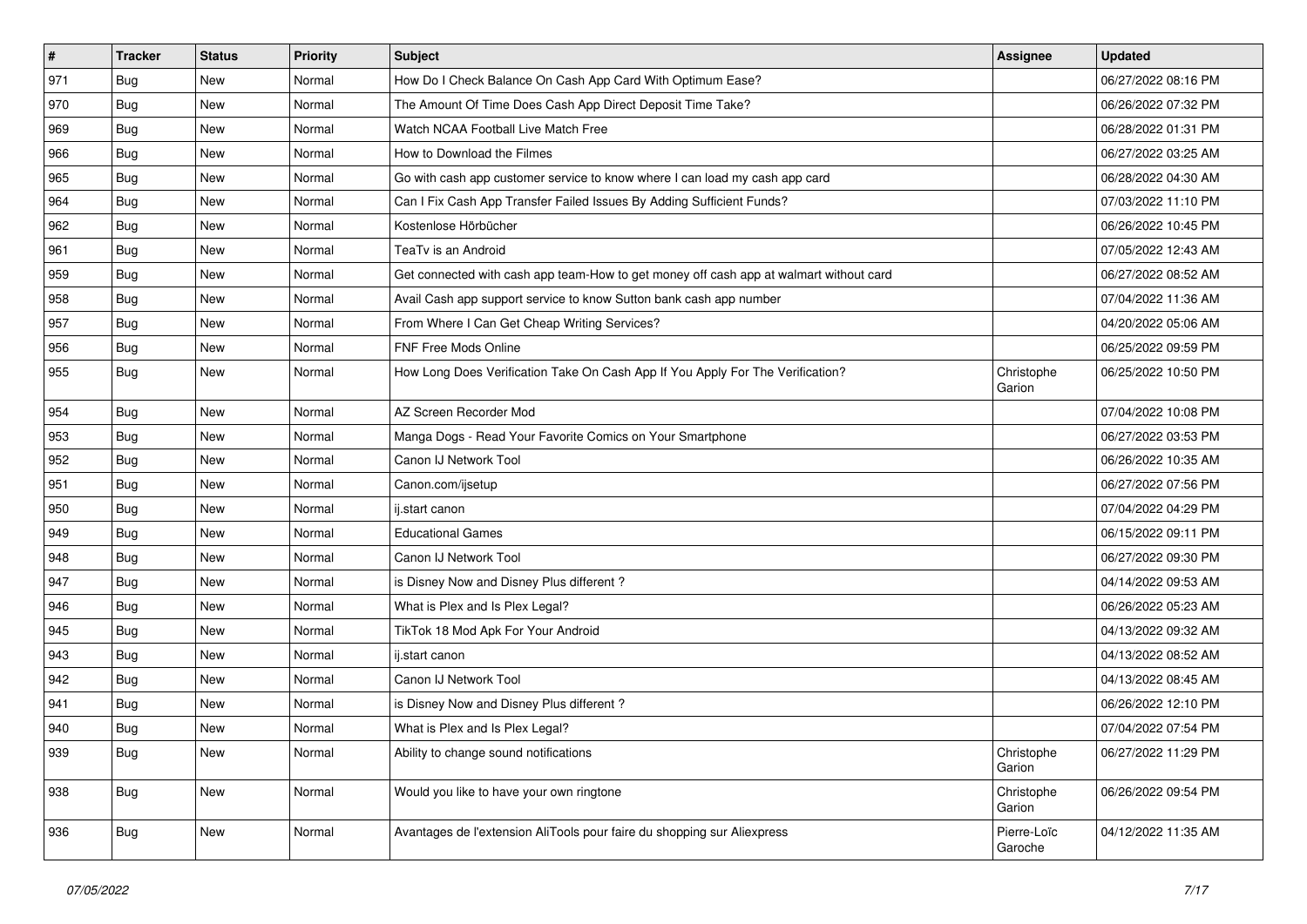| #   | <b>Tracker</b> | <b>Status</b> | <b>Priority</b> | <b>Subject</b>                                                                   | <b>Assignee</b> | <b>Updated</b>      |
|-----|----------------|---------------|-----------------|----------------------------------------------------------------------------------|-----------------|---------------------|
| 935 | <b>Bug</b>     | New           | Normal          | MovieBox Pro Apk - Watch Movies and TV Shows on Your Android Phone               |                 | 07/04/2022 03:38 AM |
| 934 | <b>Bug</b>     | <b>New</b>    | Normal          | MovieBox Pro Apk - Watch Movies and TV Shows on Your Android Phone               |                 | 05/10/2022 11:01 AM |
| 933 | Bug            | New           | Normal          | How Can I Watch Movies on My Mobile Phone                                        |                 | 06/24/2022 12:55 AM |
| 932 | Bug            | <b>New</b>    | Normal          | The best epic, long-playing PC games will consume days of your life.             |                 | 05/15/2022 07:44 PM |
| 930 | Bug            | <b>New</b>    | Normal          | The best free games online                                                       |                 | 04/12/2022 09:05 AM |
| 929 | <b>Bug</b>     | New           | Normal          | Canon IJ Network Tool                                                            |                 | 04/12/2022 08:32 AM |
| 928 | Bug            | <b>New</b>    | Normal          | How Does Sutton Bank Cash App Customer Service Help In Answering Your Questions? |                 | 04/12/2022 11:36 AM |
| 926 | <b>Bug</b>     | New           | Normal          | tavor 7                                                                          |                 | 06/22/2022 05:08 PM |
| 925 | Bug            | New           | Normal          | tavor 7                                                                          |                 | 06/15/2022 03:45 AM |
| 924 | Bug            | <b>New</b>    | Normal          | buy tec 9                                                                        |                 | 04/11/2022 02:54 PM |
| 923 | <b>Bug</b>     | New           | Normal          | frenchies for sale                                                               |                 | 04/11/2022 02:35 PM |
| 922 | Bug            | New           | Normal          | Why Is The Need For Assignment Writing Services?                                 |                 | 07/04/2022 09:28 PM |
| 921 | Bug            | <b>New</b>    | Normal          | Canon IJ Network Tool                                                            |                 | 04/11/2022 09:00 AM |
| 920 | Bug            | New           | Normal          | Where I Can Get Essay Writing Services?                                          |                 | 04/11/2022 08:35 AM |
| 918 | <b>Bug</b>     | <b>New</b>    | Normal          | Antivirus for IOS                                                                |                 | 06/16/2022 10:36 PM |
| 917 | Bug            | New           | Normal          | Random Person Sent Me Money on Cash App-find solution?                           |                 | 04/09/2022 12:32 PM |
| 916 | Bug            | <b>New</b>    | Normal          | How long does it take to write a book?                                           |                 | 04/07/2022 12:15 PM |
| 915 | Bug            | <b>New</b>    | Normal          | Finance dissertation writing                                                     |                 | 04/07/2022 09:22 AM |
| 914 | <b>Bug</b>     | New           | Normal          | Wordle: how to play fashion games for free?                                      |                 | 04/07/2022 08:30 AM |
| 913 | Bug            | <b>New</b>    | Normal          | Canon IJ Network Tool                                                            |                 | 04/07/2022 06:21 AM |
| 912 | Bug            | New           | Normal          | <b>Cuphead Mobile Game Review</b>                                                |                 | 06/09/2022 10:14 AM |
| 911 | Bug            | <b>New</b>    | Normal          | Aluminum Windows & Doors                                                         |                 | 04/06/2022 08:10 PM |
| 910 | Bug            | <b>New</b>    | Normal          | Each content looks unisize or not formated                                       |                 | 04/06/2022 11:21 AM |
| 909 | <b>Bug</b>     | New           | Normal          | Toca Life World APK                                                              |                 | 04/06/2022 04:52 AM |
| 908 | Bug            | <b>New</b>    | Normal          | Toca Life World APK                                                              |                 | 04/06/2022 03:18 AM |
| 907 | Bug            | <b>New</b>    | Normal          | Canon IJ Network Tool                                                            |                 | 04/04/2022 10:43 AM |
| 906 | <b>Bug</b>     | New           | Normal          | How To Change Cash App From Business To Personal Account For Any Reasons?        |                 | 04/04/2022 09:57 AM |
| 905 | Bug            | New           | Normal          | MINI MILITIA MOD APK                                                             |                 | 05/19/2022 01:54 PM |
| 898 | Bug            | New           | Normal          | Shadow Fight 2 Mod APK                                                           |                 | 04/02/2022 09:17 AM |
| 897 | Bug            | New           | Normal          | Slot Pulsa Pragmatic Play                                                        | Xavier Thirioux | 04/01/2022 12:08 PM |
| 895 | Bug            | New           | Normal          | Cash App Scams                                                                   |                 | 06/18/2022 02:36 PM |
| 893 | Bug            | New           | Normal          | klingeltone                                                                      |                 | 04/13/2022 11:06 AM |
| 892 | <b>Bug</b>     | New           | Normal          | Good game                                                                        |                 | 07/01/2022 10:25 AM |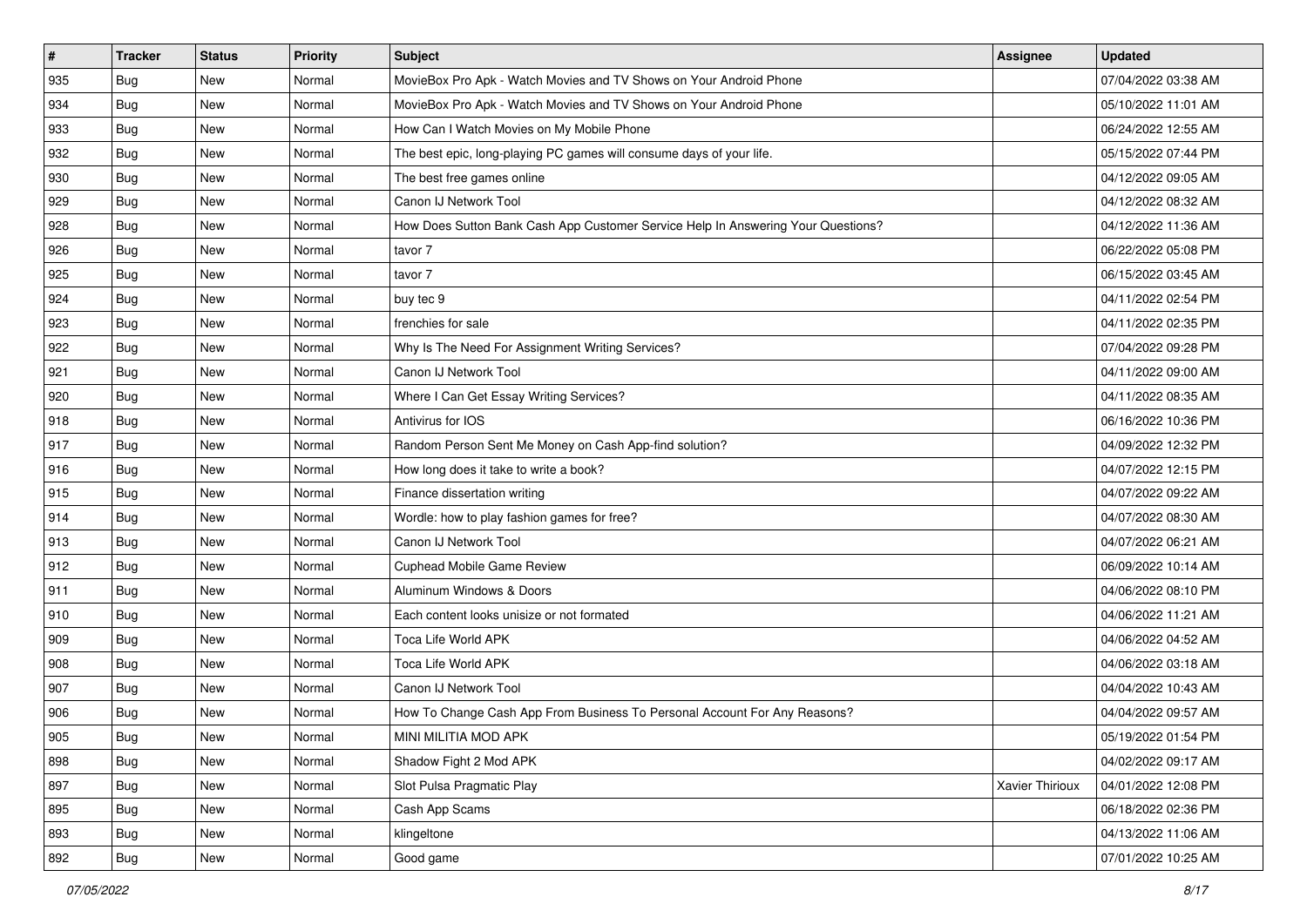| $\vert$ # | <b>Tracker</b> | <b>Status</b> | <b>Priority</b> | <b>Subject</b>                                                              | <b>Assignee</b>        | <b>Updated</b>      |
|-----------|----------------|---------------|-----------------|-----------------------------------------------------------------------------|------------------------|---------------------|
| 891       | <b>Bug</b>     | New           | Normal          | The most interesting game today, have you tried it?                         |                        | 04/01/2022 09:17 AM |
| 889       | Bug            | <b>New</b>    | Normal          | What is Plex and how it's work?                                             |                        | 04/01/2022 09:14 AM |
| 888       | Bug            | New           | Normal          | Is the Fox News Channel on Roku free?                                       |                        | 06/28/2022 06:58 PM |
| 887       | <b>Bug</b>     | <b>New</b>    | Normal          | What is Plex and how it's work?                                             |                        | 04/01/2022 09:16 AM |
| 886       | Bug            | New           | Normal          | Is the Fox News Channel on Roku free?                                       |                        | 07/03/2022 07:14 PM |
| 885       | Bug            | New           | Normal          | How to Install the Tele Latino App For Android                              |                        | 03/28/2022 04:10 AM |
| 884       | Bug            | <b>New</b>    | Normal          | Why do Subway Surfers popular                                               |                        | 04/01/2022 09:16 AM |
| 883       | <b>Bug</b>     | New           | Normal          | Langweilen Sie sich jemals bei der gleichen alten Schriftart auf Instagram? |                        | 04/01/2022 09:16 AM |
| 882       | Bug            | <b>New</b>    | Normal          | How to change bank account on cash app?                                     |                        | 04/01/2022 09:16 AM |
| 880       | Bug            | New           | Normal          | Why do Subway Surfers popular                                               |                        | 04/01/2022 09:16 AM |
| 878       | <b>Bug</b>     | New           | Normal          | Wie ist instazoom hilfreich beim Herunterladen von Instagram-Profilbildern  |                        | 04/08/2022 09:28 PM |
| 876       | Bug            | <b>New</b>    | Normal          | Download Full-Size Profile Pictures of Your Favorite Users With InstaDP     |                        | 04/01/2022 09:12 AM |
| 875       | Bug            | <b>New</b>    | Normal          | Red ball game                                                               |                        | 04/01/2022 09:15 AM |
| 874       | <b>Bug</b>     | New           | Normal          | Cómo descargar Minecraft Apk                                                |                        | 06/26/2022 08:01 AM |
| 873       | <b>Bug</b>     | <b>New</b>    | Normal          | Klingeltöne mp3                                                             |                        | 04/13/2022 11:03 AM |
| 872       | Bug            | New           | Normal          | Poppy Playtime Horror Game Free                                             |                        | 04/01/2022 09:11 AM |
| 870       | <b>Bug</b>     | <b>New</b>    | Normal          | Mahjong Solitaire                                                           |                        | 04/01/2022 09:12 AM |
| 869       | Bug            | <b>New</b>    | Normal          | Sonnerie Post Malone 2022                                                   |                        | 04/13/2022 11:05 AM |
| 865       | <b>Bug</b>     | New           | Normal          | Canon IJ Printer Utility                                                    |                        | 05/18/2022 07:24 PM |
| 864       | Bug            | <b>New</b>    | Normal          | Canon IJ Network Tool                                                       |                        | 04/01/2022 09:14 AM |
| 863       | Bug            | New           | Normal          | Canon IJ Network Tool                                                       |                        | 04/01/2022 09:12 AM |
| 862       | Bug            | <b>New</b>    | Normal          | none                                                                        |                        | 04/01/2022 09:11 AM |
| 860       | <b>Bug</b>     | <b>New</b>    | Normal          | pokemon guide                                                               | Pierre-Loïc<br>Garoche | 06/18/2022 08:18 PM |
| 859       | Bug            | <b>New</b>    | Normal          | Canon IJ Network Tool                                                       |                        | 04/01/2022 09:13 AM |
| 858       | <b>Bug</b>     | <b>New</b>    | Normal          | opourid                                                                     | Christophe<br>Garion   | 04/01/2022 09:13 AM |
| 857       | <b>Bug</b>     | <b>New</b>    | Normal          | Welcome to the world of classic retro games                                 |                        | 04/01/2022 09:13 AM |
| 856       | Bug            | New           | Normal          | Online Classes Assistance Help For Student                                  |                        | 04/01/2022 09:13 AM |
| 855       | Bug            | New           | Normal          | Online Classes Assistance Help For Student                                  |                        | 04/01/2022 09:13 AM |
| 854       | Bug            | New           | Normal          | How To Resolve Password Problems Through Facebook Customer Service?         |                        | 04/09/2022 06:11 PM |
| 853       | <b>Bug</b>     | New           | Normal          | what is dr laser                                                            |                        | 04/01/2022 09:13 AM |
| 852       | <b>Bug</b>     | New           | Normal          | How to cancel your French Bee flight within 24 hours?                       |                        | 04/01/2022 09:13 AM |
| 851       | <b>Bug</b>     | New           | Normal          | Laden Sie den kostenlosen MP3-Klingelton für Ihr Mobiltelefon herunter      |                        | 04/01/2022 09:14 AM |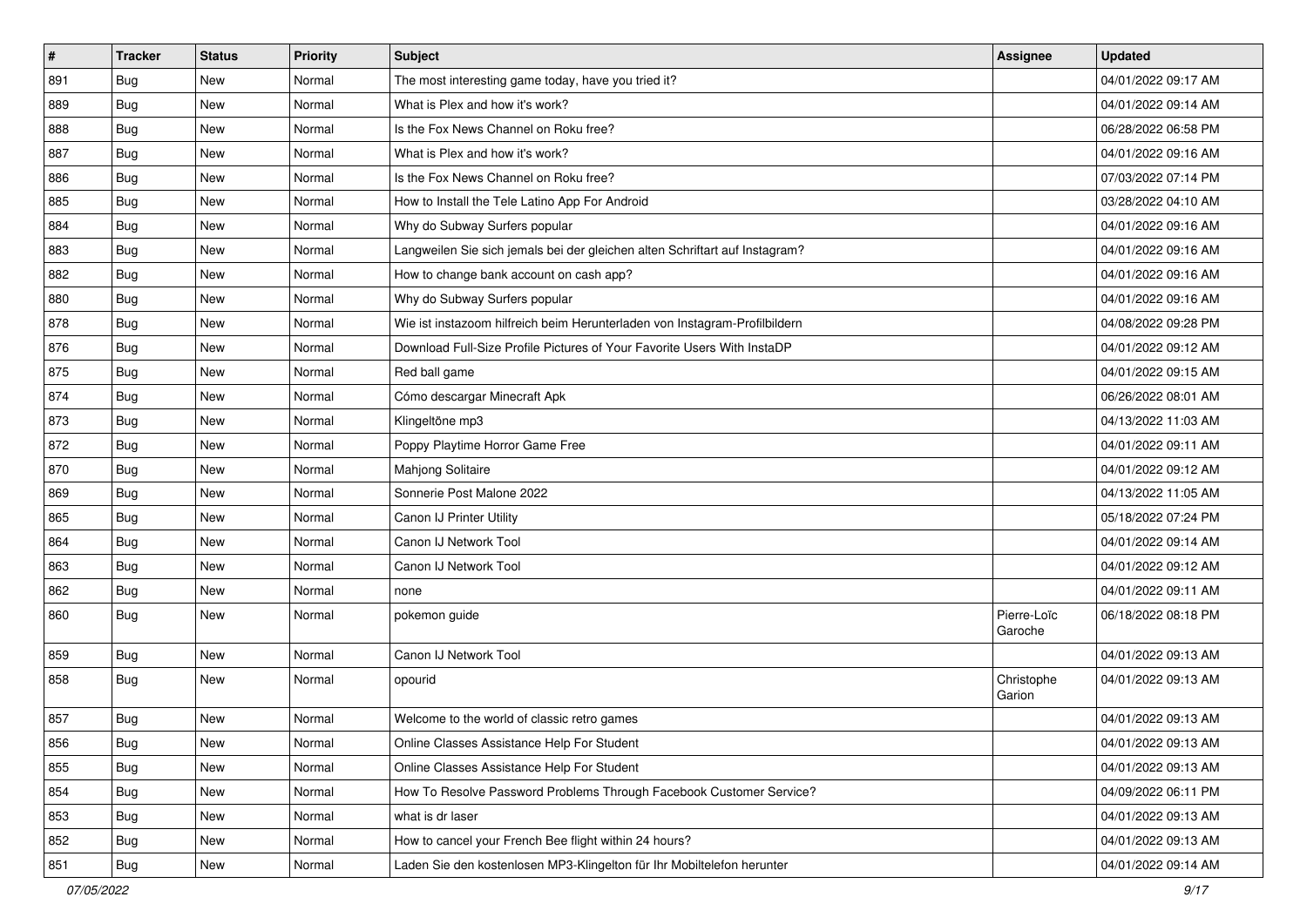| $\vert$ # | <b>Tracker</b> | <b>Status</b> | <b>Priority</b> | <b>Subject</b>                                                                   | <b>Assignee</b>        | <b>Updated</b>      |
|-----------|----------------|---------------|-----------------|----------------------------------------------------------------------------------|------------------------|---------------------|
| 850       | Bug            | <b>New</b>    | Normal          | Puppy Playtime APK Android                                                       |                        | 04/01/2022 09:14 AM |
| 849       | Bug            | New           | Normal          | FutEmax App Apk - Watch Soccer, Fantasy Football, And More On Your Mobile Device |                        | 04/01/2022 09:04 AM |
| 844       | <b>Bug</b>     | <b>New</b>    | Normal          | To know Chime Routing Number call on the helpline number                         |                        | 04/01/2022 08:58 AM |
| 843       | Bug            | New           | Normal          | Canon IJ Network Tool                                                            |                        | 04/01/2022 08:58 AM |
| 842       | <b>Bug</b>     | New           | Normal          | Join the fun game                                                                |                        | 04/01/2022 08:58 AM |
| 841       | Bug            | New           | Normal          | How do I activate FOX NOW?                                                       |                        | 04/01/2022 08:58 AM |
| 840       | Bug            | New           | Normal          | Is Tubi really free and legal?                                                   |                        | 04/01/2022 08:58 AM |
| 839       | Bug            | New           | Normal          | How do I activate FOX NOW?                                                       |                        | 04/01/2022 08:58 AM |
| 838       | Bug            | <b>New</b>    | Normal          | Celebrity Hunter Mod apk - Como instalá-lo                                       |                        | 04/01/2022 08:58 AM |
| 837       | <b>Bug</b>     | New           | Normal          | To Create An Instagram Story                                                     | Pierre-Loïc<br>Garoche | 04/01/2022 08:58 AM |
| 836       | <b>Bug</b>     | <b>New</b>    | Normal          | What Is The Required Amount To Pay As Cash App Clearance Fee?                    |                        | 04/01/2022 09:00 AM |
| 835       | Bug            | New           | Normal          | Build your strong army with Taming io                                            |                        | 04/01/2022 08:59 AM |
| 834       | <b>Bug</b>     | New           | Normal          | Grasp the secret to relieve stress and fatigue                                   |                        | 04/01/2022 08:57 AM |
| 833       | <b>Bug</b>     | <b>New</b>    | Normal          | Does Direct Deposit Hit Chime- seek Chime Customer Service                       |                        | 04/01/2022 08:59 AM |
| 832       | <b>Bug</b>     | <b>New</b>    | Normal          | Choque Royale Mod Apk                                                            |                        | 04/01/2022 08:59 AM |
| 831       | Bug            | New           | Normal          | Build and shoot                                                                  |                        | 05/29/2022 04:47 PM |
| 830       | Bug            | New           | Normal          | Poppy Playtime APK                                                               |                        | 06/27/2022 10:31 PM |
| 829       | <b>Bug</b>     | New           | Normal          | Write My Dissertation For Me UK                                                  | Pierre-Loïc<br>Garoche | 06/26/2022 04:13 AM |
| 828       | Bug            | <b>New</b>    | Normal          | Nursery management                                                               |                        | 06/28/2022 12:10 PM |
| 827       | Bug            | New           | Normal          | Come To Know The Required Steps To Unlock Cash App Account                       |                        | 04/01/2022 08:59 AM |
| 826       | <b>Bug</b>     | New           | Normal          | How to Dowload MXL TV Premium                                                    |                        | 05/26/2022 03:34 PM |
| 825       | Bug            | New           | Normal          | Lucky Patcher Download                                                           |                        | 06/26/2022 06:09 PM |
| 822       | <b>Bug</b>     | New           | Normal          | Dowload Your Boyfriend Game                                                      |                        | 07/04/2022 11:40 AM |
| 821       | Bug            | <b>New</b>    | Normal          | Nicoo - A Review of the Popular Battle Royale Game                               |                        | 06/28/2022 08:30 AM |
| 820       | Bug            | New           | Normal          | Metal Slug Apk para Android                                                      |                        | 07/04/2022 09:47 AM |
| 819       | Bug            | New           | Normal          | Metal Slug Apk para Android                                                      |                        | 06/27/2022 09:35 AM |
| 818       | <b>Bug</b>     | <b>New</b>    | Normal          | Have you ever played a basketball game?                                          | Corentin<br>Lauverjat  | 04/01/2022 08:55 AM |
| 817       | <b>Bug</b>     | New           | Normal          | Pacman 30th Anniversary                                                          |                        | 07/03/2022 11:23 PM |
| 816       | <b>Bug</b>     | New           | Normal          | Play Scribble io fun with everyone                                               |                        | 07/02/2022 10:43 AM |
| 815       | Bug            | <b>New</b>    | Normal          | how do i call cash app customer service                                          | <b>Xavier Thirioux</b> | 07/04/2022 12:34 PM |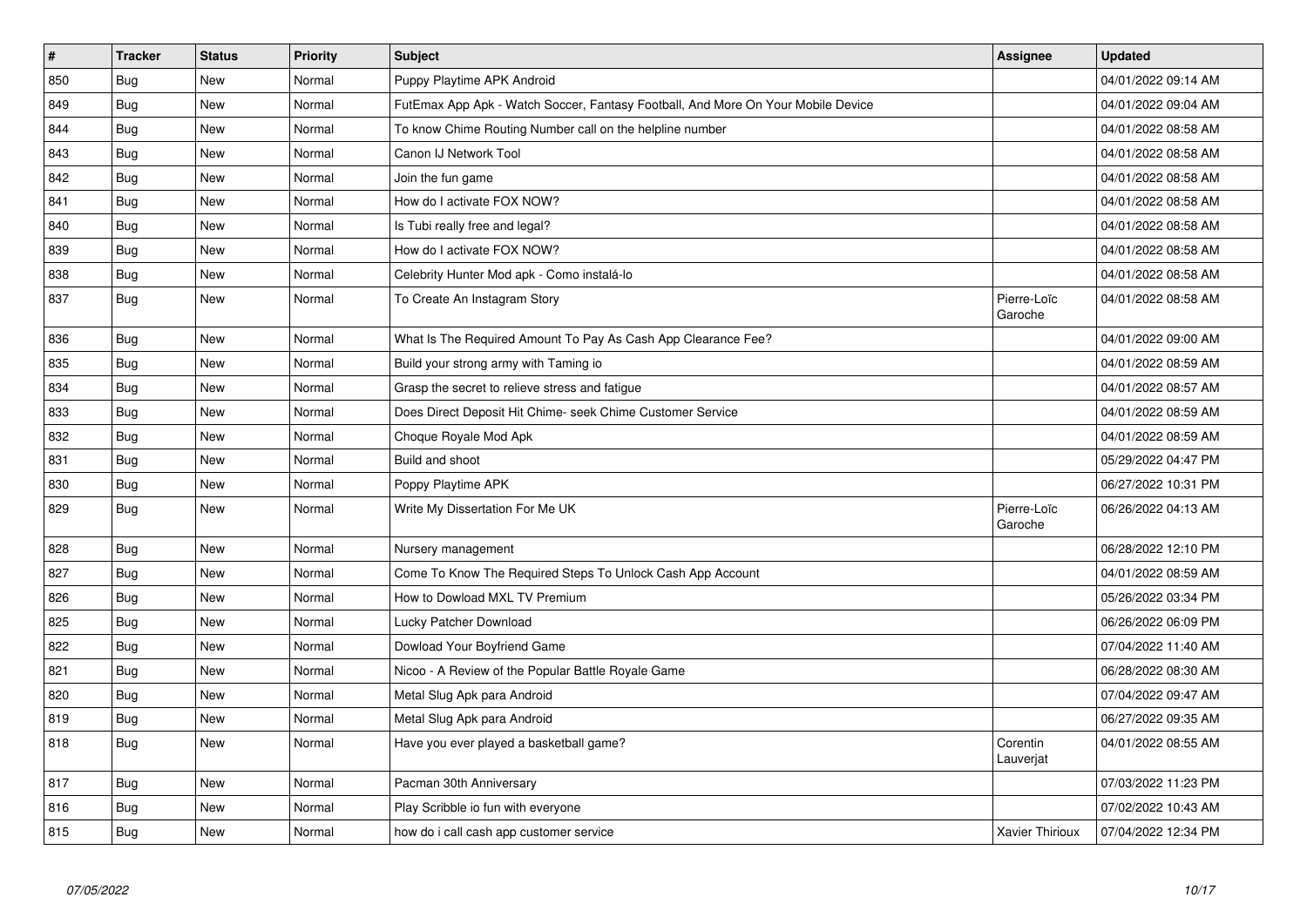| $\pmb{\#}$ | <b>Tracker</b> | <b>Status</b> | <b>Priority</b> | <b>Subject</b>                                                                | Assignee               | <b>Updated</b>      |
|------------|----------------|---------------|-----------------|-------------------------------------------------------------------------------|------------------------|---------------------|
| 814        | <b>Bug</b>     | New           | Normal          | Stage Fright Cure                                                             | Pierre-Loïc<br>Garoche | 06/28/2022 12:31 AM |
| 811        | <b>Bug</b>     | New           | Normal          | Canon IJ Network Tool                                                         |                        | 07/03/2022 03:22 PM |
| 809        | Bug            | New           | Normal          | Smash Karts - immerse yourself in the exciting race                           |                        | 07/04/2022 07:42 PM |
| 808        | Bug            | New           | Normal          | Sinnvolle Guten-Morgen-Grüße                                                  |                        | 07/03/2022 07:27 PM |
| 807        | <b>Bug</b>     | New           | Normal          | 1v1Battle is a strategic action 'Build and shoot' game                        |                        | 06/27/2022 06:52 AM |
| 805        | Bug            | New           | Normal          | Ketamine Online Store                                                         | Christophe<br>Garion   | 07/01/2022 02:49 AM |
| 804        | Bug            | New           | Normal          | Review                                                                        |                        | 07/03/2022 10:51 PM |
| 802        | Bug            | New           | Normal          | Who Is an ETL Engineer                                                        |                        | 07/02/2022 06:40 AM |
| 801        | <b>Bug</b>     | New           | Normal          | Who Is an ETL Engineer                                                        |                        | 07/02/2022 05:26 AM |
| 800        | Bug            | New           | Normal          | Who Is an ETL Engineer                                                        |                        | 07/03/2022 02:50 AM |
| 799        | Bug            | New           | Normal          | Who Is an ETL Engineer                                                        |                        | 07/04/2022 10:42 AM |
| 798        | Bug            | New           | Normal          | Who Is an ETL Engineer                                                        |                        | 07/04/2022 09:00 PM |
| 797        | <b>Bug</b>     | New           | Normal          | Psychedelic                                                                   | Christophe<br>Garion   | 07/01/2022 03:52 AM |
| 796        | <b>Bug</b>     | New           | Normal          | How Does Cash App ++ actually work and What is the process of it              |                        | 07/02/2022 11:27 PM |
| 795        | Bug            | New           | Normal          | Drift Boss - Exciting Race                                                    |                        | 06/26/2022 06:32 PM |
| 792        | <b>Bug</b>     | New           | Normal          | What is Google Camera Mod?                                                    |                        | 06/27/2022 10:20 AM |
| 791        | Bug            | New           | Normal          | Samsnung TV Plus is not working                                               |                        | 04/01/2022 09:03 AM |
| 790        | Bug            | New           | Normal          | My app                                                                        |                        | 04/01/2022 09:03 AM |
| 789        | <b>Bug</b>     | New           | Normal          | Full version                                                                  |                        | 07/04/2022 01:29 PM |
| 788        | Bug            | New           | Normal          | Intro Maker Mod APK                                                           |                        | 07/05/2022 01:50 AM |
| 787        | <b>Bug</b>     | New           | Normal          | Assured Assignment Help                                                       |                        | 07/04/2022 06:28 AM |
| 786        | <b>Bug</b>     | New           | Normal          | Best Assignment Help in Australia & UK                                        |                        | 07/02/2022 01:03 PM |
| 785        | <b>Bug</b>     | New           | Normal          | How To Get Money Off Cash App Without Card Or With A Card?                    |                        | 07/02/2022 07:16 AM |
| 784        | Bug            | New           | Normal          | How To Add Money On Cash App Card And Check The Funds?                        |                        | 07/04/2022 01:54 PM |
| 783        | <b>Bug</b>     | New           | Normal          | How Do I Determine The Reasons And Solutions To Fix Cash App Transfer Failed? |                        | 07/04/2022 06:20 PM |
| 782        | Bug            | New           | Normal          | Comment faire une sonnerie téléphonique                                       |                        | 07/05/2022 01:35 AM |
| 781        | Bug            | New           | Normal          | Free Whatsapp Group to Join                                                   |                        | 07/02/2022 07:28 AM |
| 780        | <b>Bug</b>     | New           | Normal          | <b>Best Whatsapp Modified APKs</b>                                            | Pierre-Loïc<br>Garoche | 07/04/2022 02:09 AM |
| 777        | Bug            | New           | Normal          | Obtain driving instructions using Google Maps.                                |                        | 07/05/2022 01:19 AM |
| 776        | <b>Bug</b>     | New           | Normal          | Wibargain                                                                     |                        | 07/02/2022 09:26 AM |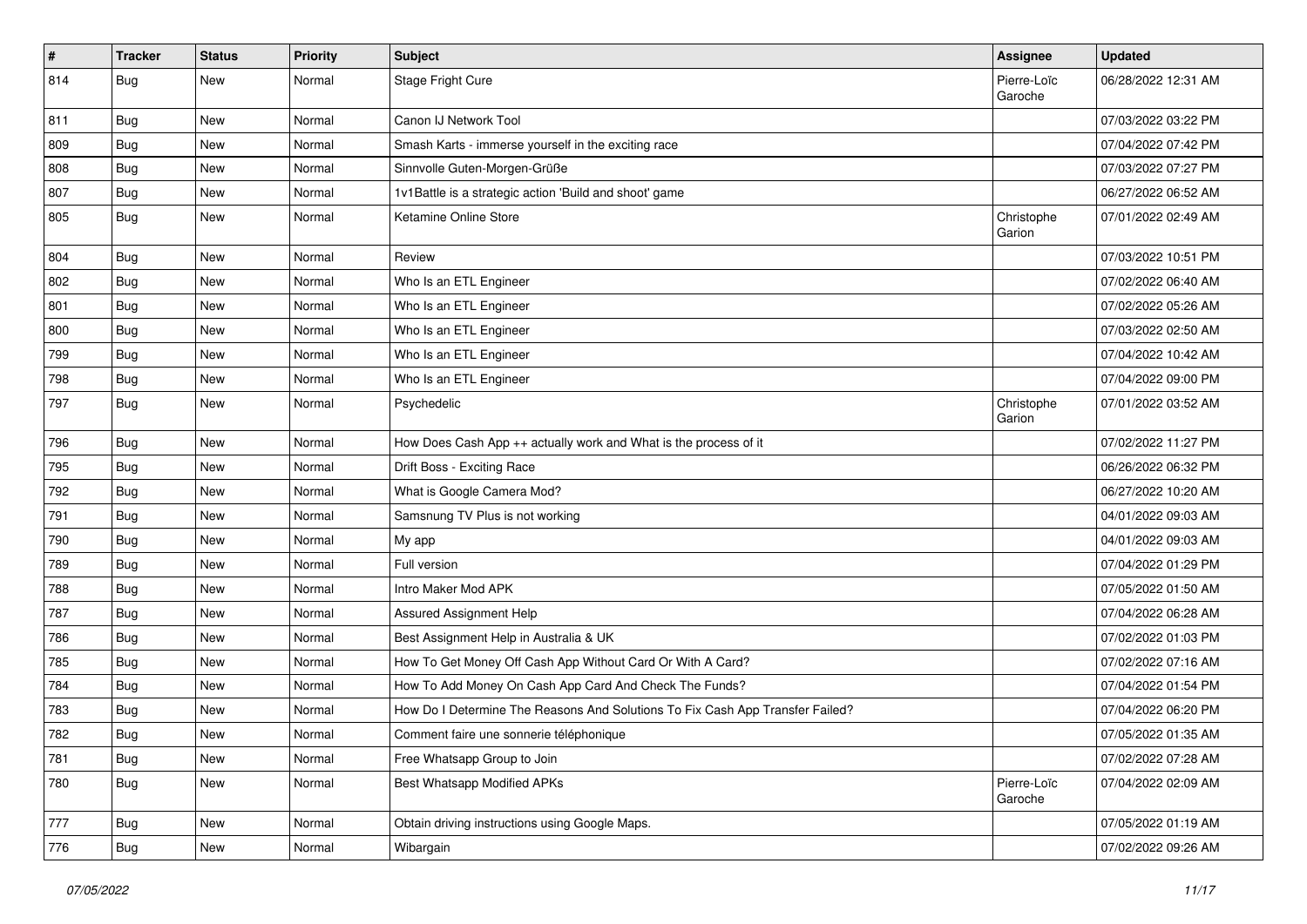| $\pmb{\#}$ | <b>Tracker</b> | <b>Status</b> | <b>Priority</b> | Subject                                                                                             | <b>Assignee</b>        | <b>Updated</b>      |
|------------|----------------|---------------|-----------------|-----------------------------------------------------------------------------------------------------|------------------------|---------------------|
| 775        | <b>Bug</b>     | New           | Normal          | cash app                                                                                            |                        | 02/14/2022 08:20 AM |
| 774        | Bug            | <b>New</b>    | Normal          | Follow proper initiatives                                                                           |                        | 07/01/2022 04:41 PM |
| 773        | <b>Bug</b>     | New           | Normal          | Spades - Play online free                                                                           |                        | 07/02/2022 08:02 AM |
| 772        | <b>Bug</b>     | New           | Normal          | united airlines baggage policy                                                                      |                        | 07/04/2022 12:27 AM |
| 771        | Bug            | New           | Normal          | united airlines baggage policy                                                                      |                        | 07/03/2022 10:28 AM |
| 770        | <b>Bug</b>     | New           | Normal          | Canon IJ Network Tool                                                                               |                        | 07/04/2022 11:49 PM |
| 769        | <b>Bug</b>     | New           | Normal          | check my cash app                                                                                   |                        | 07/04/2022 06:14 AM |
| 768        | Bug            | New           | Normal          | Where can you buy best jackets online?                                                              |                        | 07/04/2022 04:44 PM |
| 767        | <b>Bug</b>     | New           | Normal          | apkmod                                                                                              |                        | 07/03/2022 11:02 AM |
| 766        | Bug            | New           | Normal          | Pobreflix Mod APK Review                                                                            |                        | 07/04/2022 09:29 PM |
| 765        | <b>Bug</b>     | New           | Normal          | Follow proper initiatives to check my cash app                                                      |                        | 07/04/2022 07:06 PM |
| 764        | Bug            | New           | Normal          | What is available to see what I can watch HBO Max?                                                  |                        | 07/04/2022 12:11 PM |
| 762        | Bug            | New           | Normal          | How To Add Money To A Cash App Card If Struggling With Low Amount?                                  |                        | 06/29/2022 10:53 AM |
| 761        | <b>Bug</b>     | New           | Normal          | What is it about basketball that makes it so popular in the United States?                          | Corentin<br>Lauverjat  | 07/03/2022 12:59 AM |
| 760        | Bug            | New           | Normal          | apkmod                                                                                              |                        | 06/27/2022 04:13 PM |
| 759        | Bug            | New           | Normal          | Canon IJ Network Tool                                                                               | Pierre-Loïc<br>Garoche | 07/04/2022 09:13 AM |
| 758        | Bug            | New           | Normal          | How Do I Study Consistently For Hours?                                                              |                        | 06/27/2022 12:49 AM |
| 757        | Bug            | New           | Normal          | Why Is Issue of Car Maintenance so Famous for the Consumers?                                        |                        | 04/01/2022 09:01 AM |
| 754        | Bug            | New           | Normal          | Cómo descargar tonos gratis de teléfono celular                                                     |                        | 06/26/2022 01:56 PM |
| 753        | <b>Bug</b>     | New           | Normal          | onlineessaygrader                                                                                   |                        | 06/28/2022 05:55 AM |
| 752        | Bug            | New           | Normal          | Plagerism checker                                                                                   |                        | 06/26/2022 06:33 PM |
| 750        | Bug            | New           | Normal          | Create a Report Template                                                                            |                        | 07/04/2022 04:40 PM |
| 749        | <b>Bug</b>     | New           | Normal          | The Best Bubble Shooter Game for Android                                                            |                        | 06/26/2022 12:12 PM |
| 748        | Bug            | New           | Normal          | Il y a quelques façons d'obtenir des sonneries gratuites pour votre iPhone                          |                        | 06/26/2022 11:24 PM |
| 747        | <b>Bug</b>     | New           | Normal          | How to Install Tyflex Plus on Your Android Device                                                   |                        | 07/03/2022 07:14 PM |
| 744        | <b>Bug</b>     | <b>New</b>    | Normal          | <b>Pixel Survive</b>                                                                                |                        | 06/28/2022 05:13 AM |
| 743        | Bug            | New           | Normal          | They promote 'pixel art' contests and a 'game jam' related to the work and figure of Carlos Casares |                        | 06/28/2022 12:04 PM |
| 742        | Bug            | New           | Normal          | How Long Does Cash App Support Take To Respond For A Better Support?                                |                        | 07/04/2022 11:48 PM |
| 741        | Bug            | New           | Normal          | <b>Blockchain Technology Solutions</b>                                                              |                        | 06/26/2022 02:19 AM |
| 739        | <b>Bug</b>     | New           | Normal          | law dissertation help                                                                               |                        | 06/27/2022 06:12 PM |
| 738        | Bug            | New           | Normal          | How Much Amount Do I Get Using The Referral Code For Cash App?                                      |                        | 06/27/2022 03:58 PM |
| 737        | <b>Bug</b>     | New           | Normal          | How Do I Talk To A Live Person At Facebook If Anything Is Doubtful?                                 |                        | 06/27/2022 09:59 PM |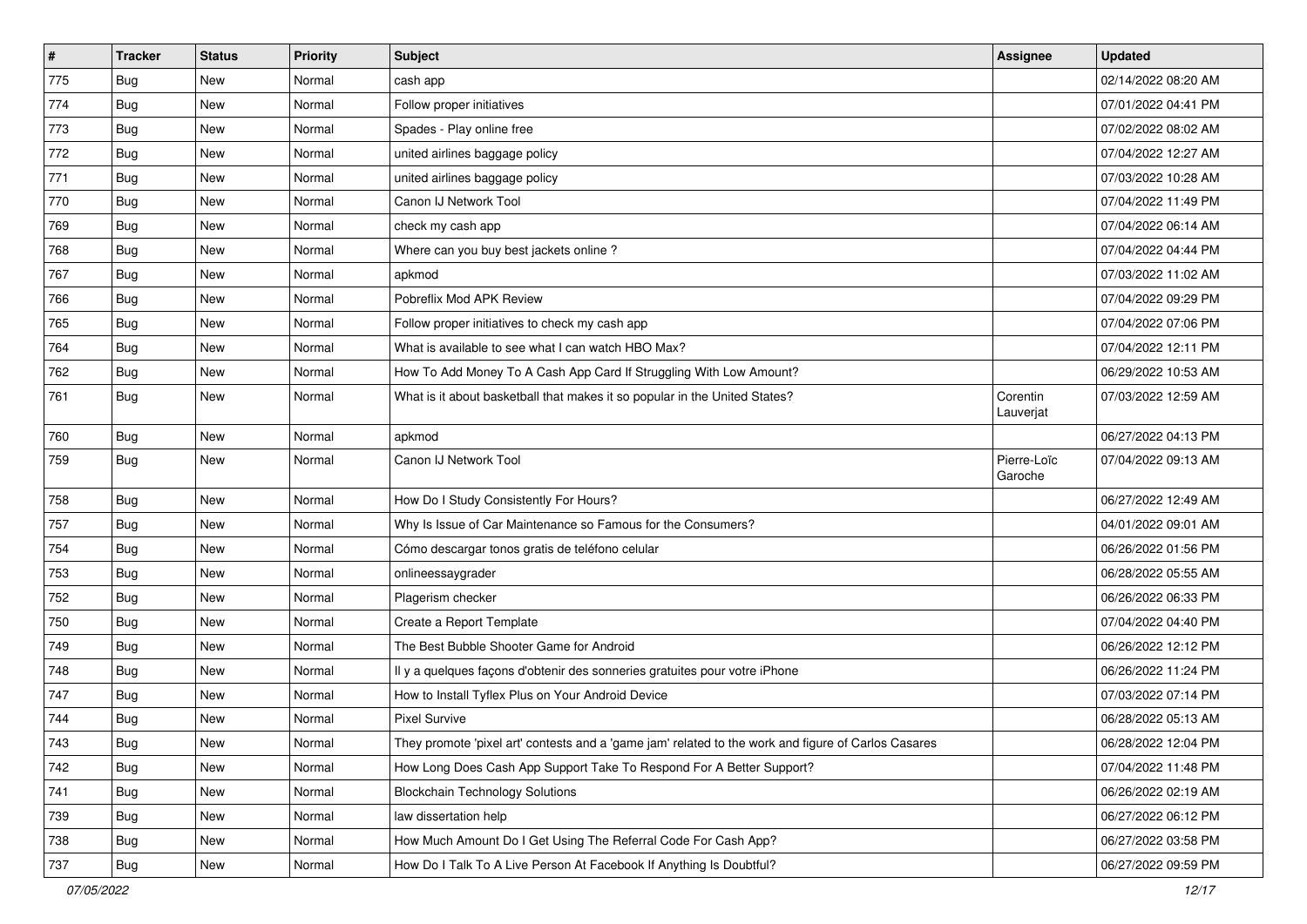| $\vert$ # | <b>Tracker</b> | <b>Status</b> | <b>Priority</b> | Subject                                                                             | <b>Assignee</b>        | <b>Updated</b>      |
|-----------|----------------|---------------|-----------------|-------------------------------------------------------------------------------------|------------------------|---------------------|
| 736       | <b>Bug</b>     | New           | Normal          | I Want to Edit in My Website (transfer-factor.net) Unfortunately, Unable to Edit It |                        | 06/24/2022 07:32 AM |
| 735       | <b>Bug</b>     | New           | Normal          | A quick fix of how to get money back from cash app stocks                           |                        | 07/04/2022 06:49 PM |
| 734       | Bug            | New           | Normal          | DR. STRANGE: Multiverse of Scheduling Madness!                                      |                        | 06/28/2022 07:07 AM |
| 733       | <b>Bug</b>     | New           | Normal          | How does one go about getting a book deal?                                          |                        | 06/28/2022 06:35 PM |
| 732       | Bug            | <b>New</b>    | Normal          | Get rectifications steps about why cash app transfer failed                         |                        | 07/04/2022 12:38 PM |
| 731       | <b>Bug</b>     | New           | Normal          | Avail Of Cash App Customer Service If Unable To Down Cash App Mobile App?           |                        | 06/25/2022 08:36 PM |
| 730       | Bug            | New           | Normal          | Canon IJ Network Tool                                                               |                        | 06/26/2022 05:51 PM |
| 729       | <b>Bug</b>     | New           | Normal          | Canon IJ Network Tool                                                               |                        | 06/28/2022 01:10 PM |
| 728       | <b>Bug</b>     | <b>New</b>    | Normal          | Will Cash App refund money if scammed? Hitches With Optimum Ease                    |                        | 06/26/2022 06:15 AM |
| 727       | Bug            | New           | Normal          | Drive for speed simulator mod apk                                                   | Pierre-Loïc<br>Garoche | 06/27/2022 06:33 AM |
| 726       | Bug            | <b>New</b>    | Normal          | Mobile Application Development Services                                             |                        | 06/30/2022 08:49 PM |
| 724       | Bug            | <b>New</b>    | Normal          | Dial Chime Customer support number for a quick response                             |                        | 07/04/2022 12:55 PM |
| 722       | <b>Bug</b>     | New           | Normal          | Vergrößern Sie Instagram-Fotos mit instazoom                                        | Christophe<br>Garion   | 06/28/2022 07:21 AM |
| 721       | Bug            | <b>New</b>    | Normal          | Cómo instalar un Mod Apk                                                            |                        | 07/03/2022 04:55 PM |
| 720       | <b>Bug</b>     | <b>New</b>    | Normal          | How does Cash App Phone Number provide a quick treatment?                           |                        | 07/04/2022 12:42 PM |
| 719       | Bug            | New           | Normal          | How Do I Send \$5000 Through Cash App Account With Ease?                            |                        | 07/03/2022 02:41 PM |
| 717       | <b>Bug</b>     | New           | Normal          | Disney Plus Apk - Watch Movies and TV Shows on Your Device                          |                        | 07/04/2022 05:53 PM |
| 716       | Bug            | New           | Normal          | La celebración de un BabyShower.                                                    |                        | 07/05/2022 01:58 AM |
| 715       | Bug            | <b>New</b>    | Normal          | Puppy Playtime Descargar gratis                                                     |                        | 07/02/2022 05:29 PM |
| 714       | Bug            | New           | Normal          | Cuevana 3 Premium - Enjoy Your Favorite Movies and TV Shows on Your Smart TV        |                        | 07/04/2022 08:46 PM |
| 712       | <b>Bug</b>     | <b>New</b>    | Normal          | Tips and Tricks                                                                     |                        | 07/04/2022 07:57 PM |
| 711       | Bug            | New           | Normal          | Human Fall Flat Apk Download                                                        |                        | 07/01/2022 01:14 AM |
| 710       | <b>Bug</b>     | New           | Normal          | Take Necessary Assistance If You Are Unable Activate Cash App Card                  |                        | 07/04/2022 04:59 PM |
| 709       | Bug            | <b>New</b>    | Normal          | How To Load Cash App Card At Walmart Without Having To Face Any Hassle?             |                        | 07/02/2022 09:51 PM |
| 708       | <b>Bug</b>     | New           | Normal          | Efficient ways to proceed with the cash app dispute process?                        |                        | 06/29/2022 10:24 AM |
| 707       | <b>Bug</b>     | New           | Normal          | Why Accounting Assignments Are Beneficial For The Students?                         | Pierre-Loïc<br>Garoche | 07/04/2022 06:59 PM |
| 706       | Bug            | New           | Normal          | How Can You Cancel A Cash App Payment Without Any Prior Information?                |                        | 06/26/2022 09:13 AM |
| 705       | Bug            | New           | Normal          | wuxiaworld                                                                          |                        | 07/04/2022 10:20 AM |
| 704       | <b>Bug</b>     | New           | Normal          | Reach support team of Chime Customer Service for instant help                       |                        | 07/03/2022 12:04 AM |
| 703       | Bug            | New           | Normal          | For real-time help, dial Facebook customer service number                           |                        | 07/02/2022 07:08 PM |
| 702       | Bug            | New           | Normal          | Avail Chime Customer Service to know How To Get Chime Bank Statement                |                        | 07/04/2022 05:58 AM |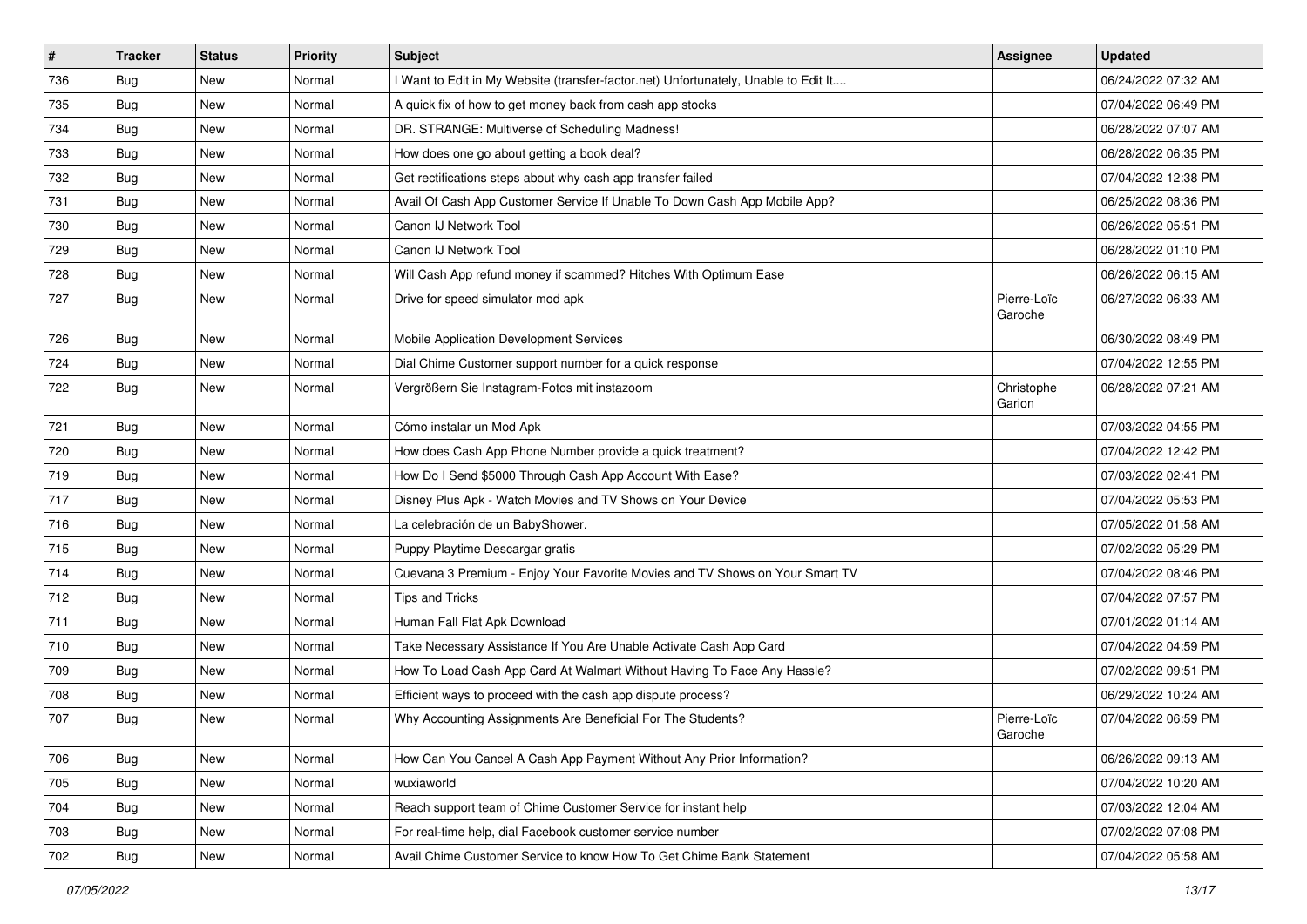| $\pmb{\sharp}$ | <b>Tracker</b> | <b>Status</b> | <b>Priority</b> | <b>Subject</b>                                                        | Assignee               | <b>Updated</b>      |
|----------------|----------------|---------------|-----------------|-----------------------------------------------------------------------|------------------------|---------------------|
| 701            | Bug            | <b>New</b>    | Normal          | Why Law Essay Helper UK is Necessary?                                 |                        | 07/03/2022 11:15 AM |
| 700            | Bug            | <b>New</b>    | Normal          | Cómo descargar Poppy Playtime                                         |                        | 04/01/2022 09:30 AM |
| 699            | <b>Bug</b>     | <b>New</b>    | Normal          | Would you be able to utilize Cash App Twitch?                         |                        | 07/04/2022 06:49 PM |
| 697            | Bug            | <b>New</b>    | Normal          | How to Descargar Pura TV For Android                                  |                        | 07/02/2022 11:53 AM |
| 696            | <b>Bug</b>     | <b>New</b>    | Normal          | How to Install the TuMangaOnline App                                  |                        | 07/04/2022 06:57 AM |
| 695            | Bug            | <b>New</b>    | Normal          | Refer Listas IPTV Apk                                                 |                        | 07/04/2022 02:19 AM |
| 694            | Bug            | New           | Normal          | How to Get Guidance On How To Cash App Withdrawal Limit?              | Christophe<br>Garion   | 07/04/2022 05:17 PM |
| 692            | <b>Bug</b>     | <b>New</b>    | Normal          | Esports 888b                                                          |                        | 07/02/2022 11:10 AM |
| 691            | Bug            | New           | Normal          | tea garden dublin                                                     |                        | 04/01/2022 09:31 AM |
| 690            | <b>Bug</b>     | <b>New</b>    | Normal          | campervan hire                                                        |                        | 07/02/2022 07:35 AM |
| 689            | Bug            | New           | Normal          | How to use twitch.tv/activate?                                        |                        | 07/04/2022 12:58 PM |
| 688            | Bug            | New           | Normal          | How to use twitch.tv/activate?                                        |                        | 07/03/2022 01:23 AM |
| 687            | Bug            | New           | Normal          | How to use twitch.tv/activate?                                        |                        | 07/04/2022 11:40 PM |
| 686            | <b>Bug</b>     | <b>New</b>    | Normal          | Welcome To The Most Demandable Mahipalpur Escorts Agency              |                        | 07/03/2022 07:46 PM |
| 684            | Bug            | <b>New</b>    | Normal          | Difference between paper map and online map                           |                        | 07/04/2022 05:03 AM |
| 682            | Bug            | New           | Normal          | Does Facebook customer service live chat allow to speak with someone? |                        | 07/03/2022 03:46 AM |
| 679            | <b>Bug</b>     | <b>New</b>    | Normal          | Word Finder helps you to play word games better                       |                        | 04/01/2022 09:34 AM |
| 678            | Bug            | <b>New</b>    | Normal          | How to be a winner in buidnow gg                                      |                        | 07/02/2022 01:45 PM |
| 677            | <b>Bug</b>     | <b>New</b>    | Normal          | Logo Design Services Near Me                                          |                        | 07/05/2022 12:15 AM |
| 676            | Bug            | New           | Normal          | Does Facebook customer service live chat allow to speak with someone? |                        | 04/01/2022 09:39 AM |
| 675            | Bug            | New           | Normal          | What Are Smart Tactics To Fix Cash App Transfer Failed Hurdles?       |                        | 06/27/2022 09:51 AM |
| 674            | Bug            | New           | Normal          | The best game in 2021                                                 | Pierre-Loïc<br>Garoche | 07/03/2022 07:43 PM |
| 673            | Bug            | <b>New</b>    | Normal          | Learn the basics of pixel art - Clear grid                            |                        | 07/01/2022 01:56 PM |
| 672            | <b>Bug</b>     | New           | Normal          | The easiest way to delete ringtones on iPhone                         |                        | 07/04/2022 01:22 PM |
| 671            | Bug            | New           | Normal          | Hot games                                                             | Pierre-Loïc<br>Garoche | 07/02/2022 07:17 PM |
| 670            | Bug            | New           | Normal          | JTWhatsApp Apk - The New and Improved WhatsApp                        |                        | 07/04/2022 03:20 PM |
| 668            | <b>Bug</b>     | <b>New</b>    | Normal          | Get to know Cash App Refund Process here                              |                        | 06/29/2022 07:21 AM |
| 667            | <b>Bug</b>     | New           | Normal          | What Is a Ringtone?                                                   |                        | 07/04/2022 09:55 AM |
| 666            | <b>Bug</b>     | New           | Normal          | 470+ pages à colorier de Noël                                         |                        | 07/02/2022 05:51 AM |
| 664            | Bug            | New           | Normal          | Tea TV Apk Download - The Best Way to Watch Movies Offline            |                        | 07/03/2022 03:24 PM |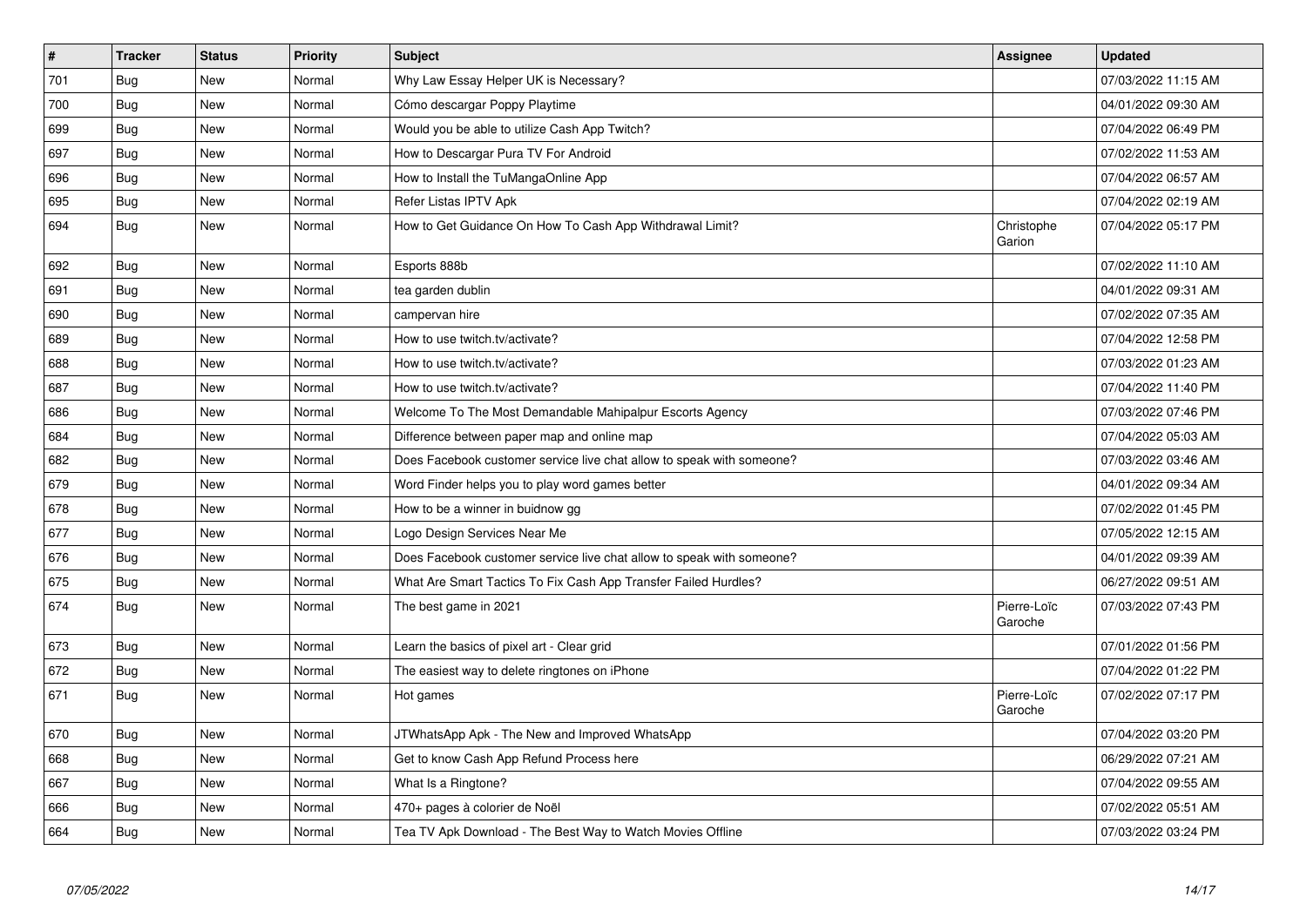| $\vert$ # | <b>Tracker</b> | <b>Status</b> | <b>Priority</b> | <b>Subject</b>                                                                   | Assignee               | <b>Updated</b>      |
|-----------|----------------|---------------|-----------------|----------------------------------------------------------------------------------|------------------------|---------------------|
| 663       | <b>Bug</b>     | New           | Normal          | Know how the Cash app twitches words in a detailed way.                          | Pierre-Loïc<br>Garoche | 06/28/2022 07:08 PM |
| 662       | Bug            | New           | Normal          | Oreo TV Download - The Easiest Way to Watch Live TV                              |                        | 07/03/2022 01:01 PM |
| 661       | Bug            | New           | Normal          | Turbo VPN MOD APK Download                                                       |                        | 07/03/2022 05:34 AM |
| 660       | Bug            | <b>New</b>    | Normal          | Anchovies Nutrition Facts And Health Benefits                                    |                        | 04/01/2022 09:40 AM |
| 659       | Bug            | New           | Normal          | Olive Oil Properties And Health Benefits                                         |                        | 07/04/2022 06:06 PM |
| 658       | Bug            | <b>New</b>    | Normal          | Watermelon Nutrition Facts And Health Benefits                                   |                        | 07/04/2022 09:16 PM |
| 657       | Bug            | New           | Normal          | Coconut Nutrition Facts And Health Benefits                                      |                        | 07/04/2022 11:24 AM |
| 656       | Bug            | <b>New</b>    | Normal          | Kiwi Nutrition Facts And Health Benefits                                         |                        | 07/02/2022 03:44 PM |
| 655       | Bug            | New           | Normal          | <b>Eggplant Health Benefits</b>                                                  |                        | 07/03/2022 02:18 AM |
| 653       | Bug            | New           | Normal          | Jujube (Jinjoles): Properties And Health Benefits                                |                        | 07/02/2022 08:17 PM |
| 652       | Bug            | <b>New</b>    | Normal          | Sesame Health Benefits                                                           |                        | 07/03/2022 12:28 PM |
| 651       | Bug            | New           | Normal          | Salmon Health Benefits                                                           |                        | 07/02/2022 12:54 PM |
| 650       | Bug            | New           | Normal          | <b>Cherries Health Benefits</b>                                                  |                        | 07/01/2022 03:20 PM |
| 645       | Bug            | <b>New</b>    | Normal          | thong tin chinh xac nhat hom nay                                                 |                        | 07/02/2022 10:14 AM |
| 644       | <b>Bug</b>     | New           | Normal          | <b>TeaTV App Review</b>                                                          |                        | 06/27/2022 11:47 AM |
| 643       | Bug            | New           | Normal          | Oreo TV Apk Download                                                             |                        | 07/02/2022 12:05 PM |
| 642       | Bug            | New           | Normal          | thong tin thoi tiet ngay hom nay                                                 |                        | 07/04/2022 12:09 AM |
| 641       | Bug            | New           | Normal          | Get Best Economics Dissertation Writing Service                                  |                        | 06/25/2022 10:04 AM |
| 640       | Bug            | <b>New</b>    | Normal          | play game with me                                                                |                        | 07/03/2022 03:41 PM |
| 639       | Bug            | New           | Normal          | thong tin chinh xac                                                              |                        | 07/04/2022 03:54 AM |
| 638       | <b>Bug</b>     | <b>New</b>    | Normal          | Run 3 game                                                                       |                        | 07/04/2022 09:49 PM |
| 636       | Bug            | <b>New</b>    | Normal          | What is the most popular furniture color?                                        |                        | 07/04/2022 08:31 PM |
| 635       | Bug            | New           | Normal          | Buy Steroids Online with OurMedicnes.com   Best Quality Steroids                 |                        | 07/04/2022 04:39 PM |
| 634       | Bug            | <b>New</b>    | Normal          | Buy Vidalista Tablets (Tadalafil) at [\$25 OFF + Free Shipping] Vidalistatablets |                        | 07/04/2022 02:31 AM |
| 633       | <b>Bug</b>     | New           | Normal          | How i can i solve my issue                                                       |                        | 04/01/2022 09:38 AM |
| 632       | <b>Bug</b>     | <b>New</b>    | Normal          | CheapestMedsShop   100% Safe Medicines Online in UK & AUS.                       |                        | 07/02/2022 05:41 AM |
| 631       | <b>Bug</b>     | <b>New</b>    | Normal          | How Can I Load Cash App Card at Walmart straight away?                           |                        | 06/26/2022 04:07 PM |
| 630       | <b>Bug</b>     | New           | Normal          | How Can I Load Cash App Card at Walmart straight away?                           |                        | 06/26/2022 12:04 AM |
| 629       | Bug            | New           | Normal          | How Can I Load Cash App Card at Walmart straight away?                           |                        | 07/03/2022 11:06 PM |
| 628       | <b>Bug</b>     | New           | Normal          | CV reviewing services!                                                           |                        | 07/04/2022 11:33 PM |
| 627       | Bug            | New           | Normal          | <b>HELO</b>                                                                      |                        | 07/04/2022 04:25 AM |
| 625       | <b>Bug</b>     | New           | Normal          | The best free online driving directions tool                                     |                        | 04/01/2022 09:28 AM |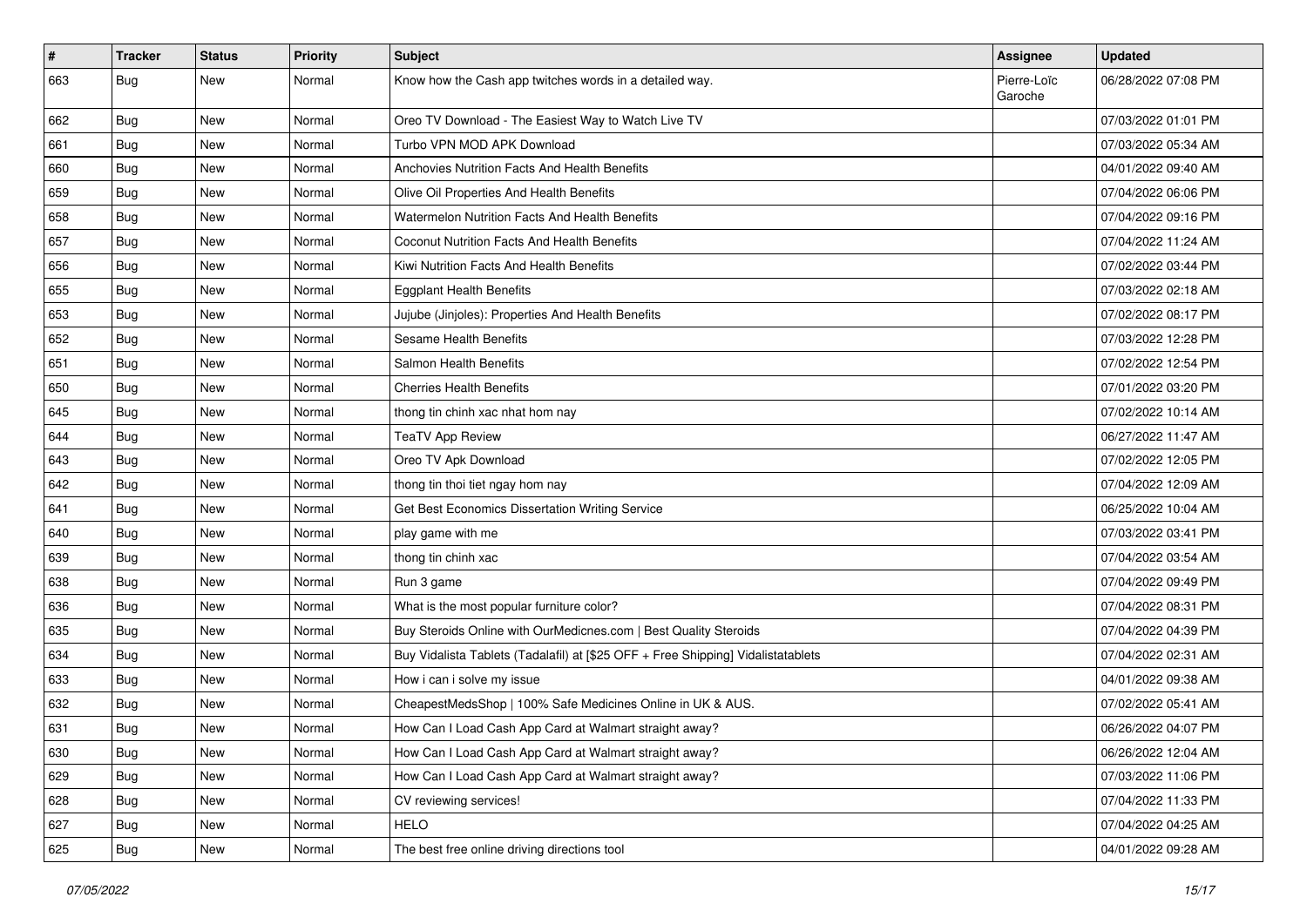| #   | Tracker    | <b>Status</b> | <b>Priority</b> | <b>Subject</b>                                                                                                                                                                                                                                                        | <b>Assignee</b>        | <b>Updated</b>      |
|-----|------------|---------------|-----------------|-----------------------------------------------------------------------------------------------------------------------------------------------------------------------------------------------------------------------------------------------------------------------|------------------------|---------------------|
| 624 | Bug        | New           | Normal          | Use go with the Driving Directions for your go                                                                                                                                                                                                                        |                        | 07/03/2022 10:13 AM |
| 623 | Bug        | <b>New</b>    | Normal          | Listen to online radio stations for mobile phones                                                                                                                                                                                                                     |                        | 07/03/2022 09:22 PM |
| 622 | <b>Bug</b> | New           | Normal          | CheapestMedsShop   100% Safe Medicines Online in UK & AUS.                                                                                                                                                                                                            |                        | 07/04/2022 10:26 PM |
| 621 | Bug        | New           | Normal          | Buy All Modafinil & Armodafinil Tablets @Buy Modafinil US                                                                                                                                                                                                             |                        | 07/03/2022 06:05 AM |
| 620 | Bug        | New           | Normal          | Viagra Meds: Fastest & Quick Delivery On Your Doorstep - USA                                                                                                                                                                                                          |                        | 07/05/2022 01:45 AM |
| 619 | Bug        | New           | Normal          | Online Trusted Medicine Store in US for Health - Genericmedsupply                                                                                                                                                                                                     |                        | 07/02/2022 07:04 PM |
| 618 | Bug        | New           | Normal          | Buy Steroids Online with OurMedicnes.com   Best Quality Steroids                                                                                                                                                                                                      |                        | 07/04/2022 12:08 PM |
| 617 | Bug        | New           | Normal          | Buy Vidalista Tablets (Tadalafil) at [\$25 OFF + Free Shipping] Vidalistatablets                                                                                                                                                                                      |                        | 07/03/2022 12:57 PM |
| 616 | <b>Bug</b> | New           | Normal          | Buy Anavar Tablets   Anavar For Sale in USA, UK & Australia                                                                                                                                                                                                           |                        | 07/03/2022 10:14 PM |
| 615 | Bug        | New           | Normal          | CheapestMedsShop   100% Safe Medicines Online in USA UK & AUS.                                                                                                                                                                                                        |                        | 07/03/2022 01:09 AM |
| 614 | <b>Bug</b> | New           | Normal          | Como baixar o MOD APK no celular                                                                                                                                                                                                                                      |                        | 07/02/2022 08:53 PM |
| 613 | Bug        | New           | Normal          | Buy Aspadol 100mg Tab Online in US, UK, AU   Erospharmacy                                                                                                                                                                                                             |                        | 07/04/2022 02:06 AM |
| 612 | Bug        | New           | Normal          | Luxury Slingshot Rental                                                                                                                                                                                                                                               |                        | 07/04/2022 12:31 AM |
| 607 | <b>Bug</b> | New           | Normal          | Vex 5                                                                                                                                                                                                                                                                 |                        | 06/27/2022 11:24 PM |
| 604 | Bug        | New           | Normal          | Idle Game Online                                                                                                                                                                                                                                                      |                        | 07/03/2022 01:49 PM |
| 603 | <b>Bug</b> | New           | Normal          | Premiere gratuito da lista de IPTV                                                                                                                                                                                                                                    |                        | 07/04/2022 01:09 AM |
| 602 | <b>Bug</b> | New           | Normal          | Best Essay Writing Service UK                                                                                                                                                                                                                                         | Pierre-Loïc<br>Garoche | 07/05/2022 01:28 AM |
| 601 | Bug        | New           | Normal          | Best Essay Writing Service UK                                                                                                                                                                                                                                         | Pierre-Loïc<br>Garoche | 07/04/2022 07:26 PM |
| 600 | Bug        | <b>New</b>    | Normal          | Play Store Pro                                                                                                                                                                                                                                                        |                        | 07/03/2022 12:51 AM |
| 599 | <b>Bug</b> | New           | Normal          | Do you know how to delete cash app account from your computer?                                                                                                                                                                                                        |                        | 07/04/2022 09:12 AM |
| 598 | Bug        | New           | Normal          | Universo s / f Download                                                                                                                                                                                                                                               |                        | 07/02/2022 08:36 PM |
| 597 | <b>Bug</b> | New           | Normal          | Universo s / f Download                                                                                                                                                                                                                                               |                        | 06/29/2022 08:19 PM |
| 596 | <b>Bug</b> | New           | Normal          | <b>Kids Games</b>                                                                                                                                                                                                                                                     |                        | 06/27/2022 04:08 AM |
| 595 | Bug        | New           | Normal          | RFM Online - une révolution dans la gestion de l'identité numérique                                                                                                                                                                                                   |                        | 07/04/2022 08:30 AM |
| 593 | Bug        | New           | Normal          | Eiffel Spark Ultimate C2 SN series is a fully synthetic range of advanced performance engine oils blended in<br>high performance fully synthetic (PAO - polyalphaolefin) basestocks fortified with advanced technology<br>additive system, specifically formulated to |                        | 07/05/2022 01:19 AM |
| 592 | <b>Bug</b> | New           | Normal          | Deezer Premium APK - Baixe músicas de qualquer lugar do mundo de graça                                                                                                                                                                                                |                        | 07/04/2022 10:43 AM |
| 591 | Bug        | New           | Normal          | How To Find Facebook Modifications For Your Spotify Premium Apk?                                                                                                                                                                                                      |                        | 07/01/2022 05:19 AM |
| 590 | Bug        | New           | Normal          | Follow proper initiatives to check my cash app card balance:                                                                                                                                                                                                          |                        | 07/03/2022 11:23 PM |
| 589 | <b>Bug</b> | New           | Normal          | How can I get the cash app phone number of customer support?                                                                                                                                                                                                          |                        | 06/30/2022 12:20 AM |
| 588 | <b>Bug</b> | New           | Normal          | YouTube Vanced Apk Manager App - Como instalá-lo                                                                                                                                                                                                                      |                        | 06/28/2022 10:56 PM |